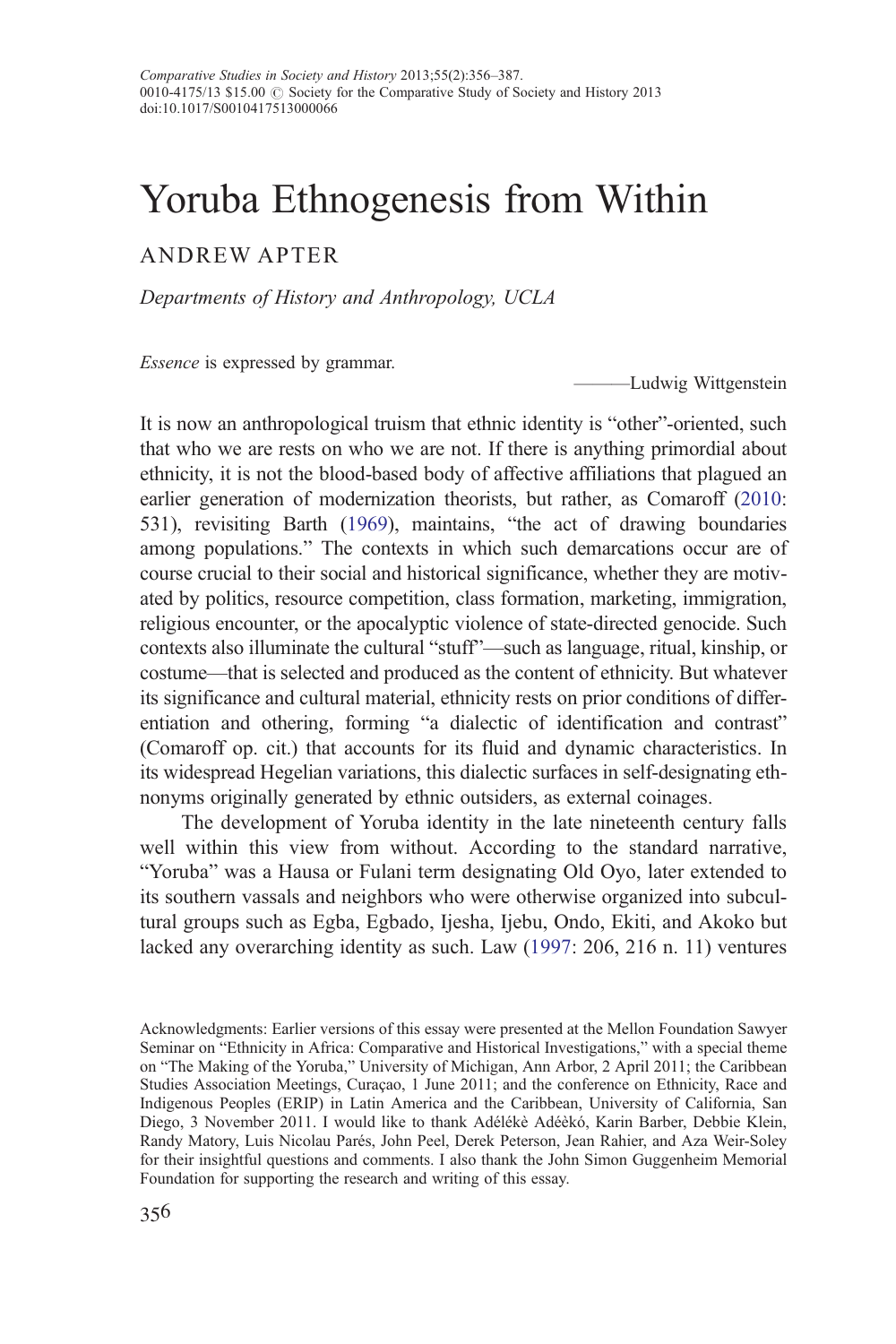the earliest appearance of the ethnonym in a West African Arabic language source from 1615 (a Muslim treatise on enslavable infidels), and cites Bowdich [\(1819](#page-28-0): 208–9) to document the use of the term among Muslim residents of Kumasi in 1817.<sup>1</sup> In his monumental History of the Yorubas, Samuel Johnson ([1921:](#page-29-0) 5) quotes a "copious extract" from Denham and Clapperton [\(1826](#page-29-0), app. 12, p. 22), who translated an Arabic manuscript by Sultan Mohammed Bello of Sokoto that describes "Yarba" as "an extensive province" whose people bought slaves from the north and "resold them to the Christians" who transshipped them from the coast. The appropriation of "Yoruba" as a conscious term of self-identification also occurred from without, among the Aku community of liberated slaves in Freetown, where the CMS with protégé Samuel Ajayi Crowther standardized Yoruba language and orthography for what became the elite consolidation of a Pan-Yoruba identity (Ajayi [1960](#page-28-0)). This occurred slowly and unevenly, beginning with Oyo as "Yoruba proper" and gradually expanding into a wider regional identity through the ideological framework of a Christian nation (Peel [1989;](#page-30-0) [2000\)](#page-30-0). More recently, Matory [\(1999](#page-30-0); [2005\)](#page-30-0) has judiciously demonstrated that a crucial contribution to modern Yoruba identity came from late nineteenth-century African-Brazilian travelers to Lagos whose manifold impact on the Lagosian Renaissance left a lasting legacy of cultural nationalism.<sup>2</sup>

It is not my intention to challenge the specifics of these externalist perspectives, but rather to complicate the very distinction between "inside" and "outside" that they presuppose. $3$  If any prior demarcation of boundaries involves "a dialectic of identification and contrast," then how are these identifications made and contrasts drawn? By what cultural logics and semantic principles are objects, entities, particulars, and collectivities constituted in the first place, in a sense "from within"? What I am suggesting in this exploratory essay is, first, that the "primitive" function of Yoruba negation is not in fact unconditioned, but is already embedded within a cultural semantics of quantification; and second, that such demarcating and objectifying modalities played an important if largely overlooked role in the mediation and incorporation of those "external" factors and diasporic influences that eventually gave rise to Yoruba ethnicity. My aim is both to complement and destabilize externalist perspectives by turning Yoruba lineage theory on its head—relating descent,

<sup>&</sup>lt;sup>1</sup> See also Lovejoy, who argues that Ahmad Baba's 1613 reference implies an even earlier popular usage among northern Muslims referring to their southern neighbors. He also challenges the idea that "Yoruba" first applied to Oyo, arguing that the term "suggests a country, not necessarily a political state," and adding that Oyo was only a minor polity at the time (2004: 41). For more on Ahmad Baba and his West African ethnic nomenclature, see Lovejoy (2003: 12–15).

<sup>&</sup>lt;sup>2</sup> See also Law [\(2004](#page-29-0)), Lindsay [\(1994](#page-29-0)), and Verger [\(1968](#page-31-0)).<br><sup>3</sup> See Ojo ([2009a](#page-30-0)) for a similar shift back to internal Yoruba ethnogenesis, which he attributes to the population displacements of the nineteenth-century wars; and Ojo ([2009b\)](#page-30-0) for the role of the orisha in consolidating Yoruba identity in the diaspora.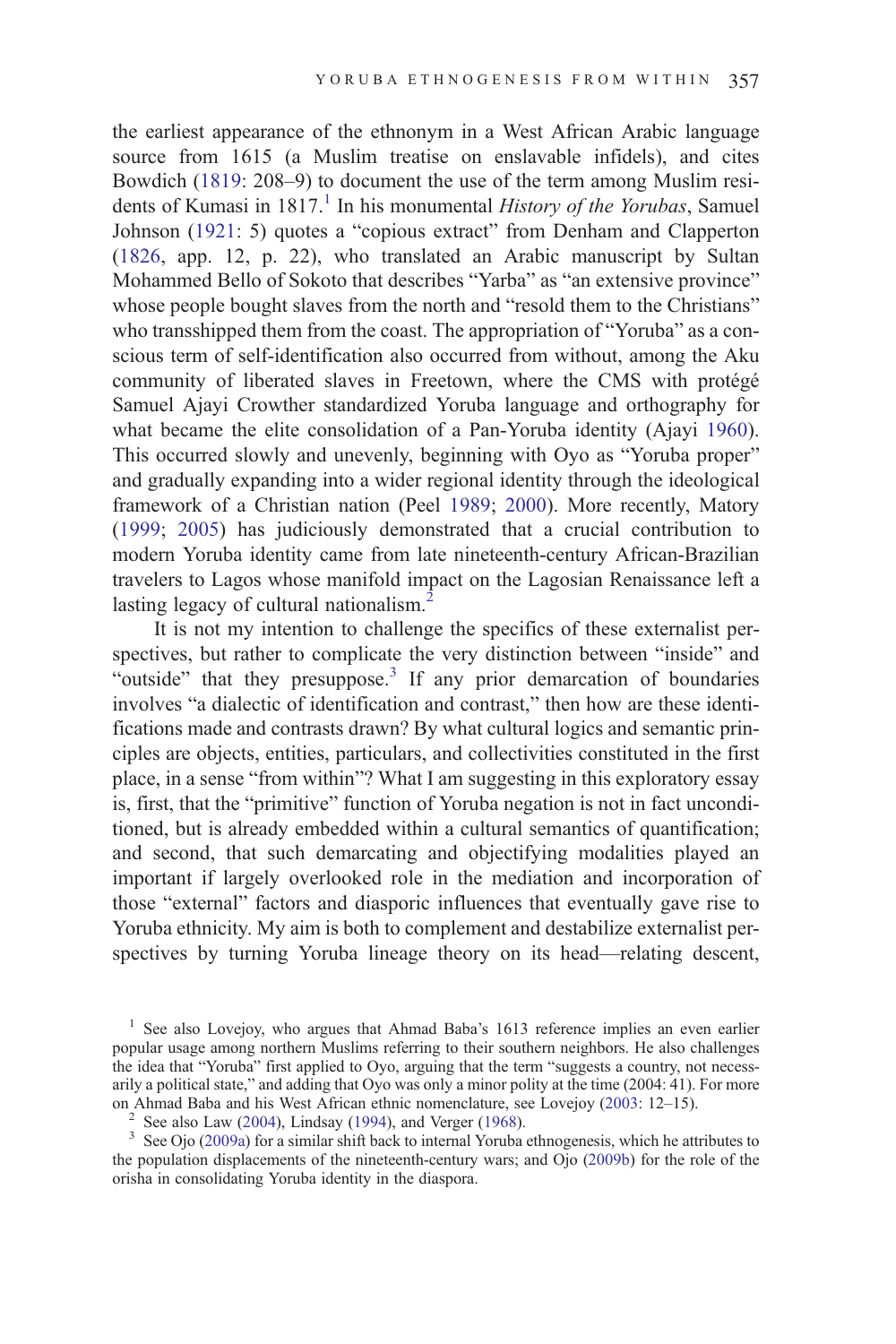residence, kinship, and kingship in Nigeria to their reconstituted ritual frameworks in Cuba and Brazil. Following Barber [\(1991\)](#page-28-0) on praise-poetry and Verran ([2001\)](#page-31-0) on Yoruba quantification, I reexamine the semantics of the category ilé in the emergence of Lucumí and Nagô houses in order to provide an internal counter-perspective on Yoruba ethnogenesis from within.

If such an exercise helps explain the rise of Yoruba ethnicity, it does so circuitously, by focusing on two specific trajectories in Cuba and Brazil that shaped the transnational field of Yoruba social and religious capital—an important episode in the broader consolidation of "pan-Yoruba" identity in Nigeria (Matory [2005](#page-30-0)). Whereas the first trajectory charts the emergence of ritual lineages out of Catholic brotherhoods, the second relates colonial ideologies of racial stratification to growing concerns with ritual purity. My reanalysis of these trajectories through a Yoruba lens reveals historical continuities between racial whitening and ritual purification in Santería and Candomblé.

#### THE HOME IN THE TOWN

The basic Yoruba concepts of "home" (ilé) and "town" (ilú) are marked by considerable socio-semantic ambiguity, embracing diasporic idioms of "homeland," ritually reconstituted centers, kingdoms, and quarters, as well as houses in which people live. "Home" or "house" can shift between narrow conceptions of a localized residential family group, a collection or compound of such groups (agbo ilé, lit. "flock" of houses), or in a more genealogical idiom, between a core of agnatic lineal descendents (ọmọ baba kan) and the broader range of cognates, affines, strangers, and, in the past, pawns and domestic slaves that would become attached and in some ways "absorbed" within the lineage (idilé) or compound (ilé). Such "absorption" is rarely absolute, in that "strangers" may be barred from inheriting lineage-vested titles; they may commemorate distinctive orisha (deities) that they "brought" to the compound generations before; or, as Barber [\(1991](#page-28-0)) so cogently demonstrates, their praises (*oriki*) can set them apart from the "core" by resurrecting associations with alternative origins. But even the agnatic core is open to negotiation, since sons seeking titles through complementary filiation—that is, through their mother's connection to the title-holding patrilineage—can "opt" into their mother's agnatic line.<sup>4</sup> I knew a family in Ayede-Ekiti that seemed to have two cognomens—they were *ilé* Ilétogun (see how *ilé* is already nested in a prior "Ogun" line) and ilé Balógun, holders of the Balógun war-title of Ayede. A woman in the family explained that her paternal uncle received the title from his mother's Balógun line, with which his own patrikin became genealogically associated.<sup>5</sup>

<sup>&</sup>lt;sup>4</sup> See Lloyd [\(1955](#page-29-0); [1962;](#page-29-0) [1966](#page-29-0); [1968\)](#page-29-0); Schwab ([1955\)](#page-31-0).<br><sup>5</sup> The reason given, quite typical of such cases, was that no qualified successor could be found in the male line.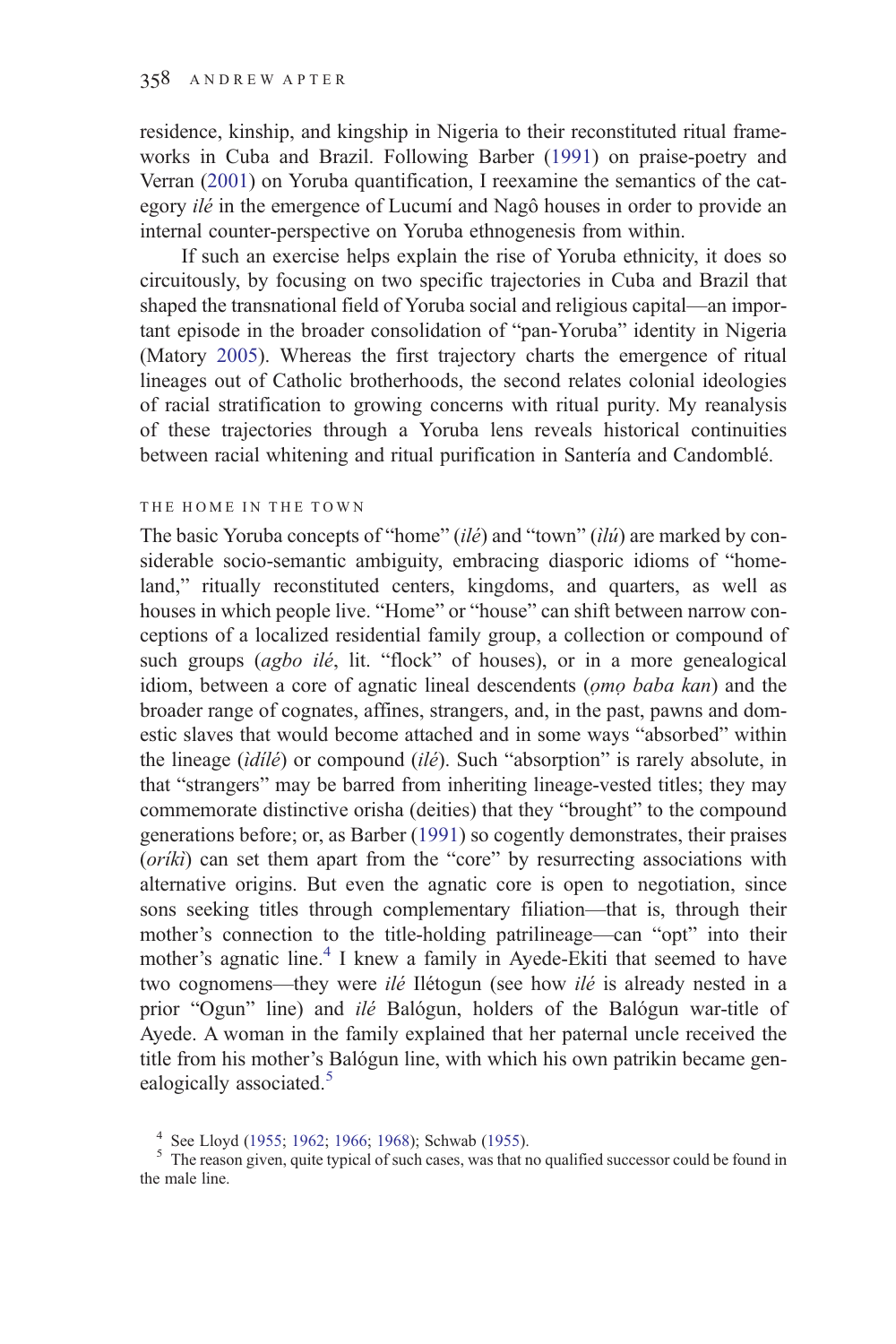It was precisely such slippage and ambiguity that gave rise to a debate about Yoruba descent that has never been fully resolved (Barber [1991](#page-28-0): 156– 58). Peter Lloyd ([1966\)](#page-29-0) noted that genealogical claims through the mother's line for access to corporately held titles and land were more common in southeastern Yoruba areas such as Ondo, and he concluded that Yoruba descent itself took different forms—agnatic in some regions, cognatic in others. This conception was based on certain assumptions about the character of Yoruba lineage structure and descent, not only that it was primarily patrilineal, but also that localized corporate groups of families and compounds formed the primary building blocks of Yoruba social and political organization. Given the Fortesian dogma of the day, Lloyd saw domestic groups as reproductive cells of the social order, clustered within lineages that served as dominant segments of Yoruba kingdoms. If the king (*oba*) in council mediated the political interests of his ìwàrèfà chiefs, the chiefs promoted the interests of the "houses" or "lineages" through which their corporately held titles devolved. There is already significant slippage within the model itself, because the jurisdictions of civil chiefs typically extend beyond the descent group as such to clusters of associated lineages and houses. In the Ekiti region where I worked, lineages were grouped into "wards" or "quarters" ( $\partial d\acute{u}gb\partial$ ), and these were the recognized domains of chiefly jurisdiction. But here too, the semantic slippage was extreme. In the relatively decentralized kingdom of Ishan, for example, each quarter was named after the dominant lineage or *ilé* ("house") in which its chieftaincy was vested (Apter [1995:](#page-28-0) 376–78). But more inclusively, these quarters could also be considered "towns" in their own right, marked by distinctive "dialects" and orisha (deities) within the kingdom at large. I wondered why Lloyd [\(1954](#page-29-0); [1968](#page-29-0)) had overlooked these broader political sodalities, which were so central to the political organization of towns like Ado-Ekiti where he had worked. In a sense, Lloyd abstracted the simplest, descent-framed paradigm as the primary political unit, and saw more inclusive co-residential arrangements as corporate, and in some cases cognatic, manifestations of the lineage principle itself. $<sup>6</sup>$ </sup>

In what might seem as a minor footnote in Yoruba kinship studies, Bender [\(1970](#page-28-0)) challenged Lloyd's agnatic and cognatic variations on methodological criteria. Whereas for Lloyd, and much British social anthropology of the time, the corporate lineage was structurally primary, for Bender, with an American culturalist emphasis, the patrilineal idiom was logically prior to the actual social groupings that it generated on the ground. He argued that whatever the localized corporate groupings we may encounter empirically—predominately agnatic in some areas, cognatically mixed in others—we should not conflate

<sup>&</sup>lt;sup>6</sup> See also Peel, who notes, "In Lloyd's case, politics is reduced to kinship, for the rules of kinship are treated as producing forms (i.e., the lineages) anterior to and determinative of politics" (1983: 10).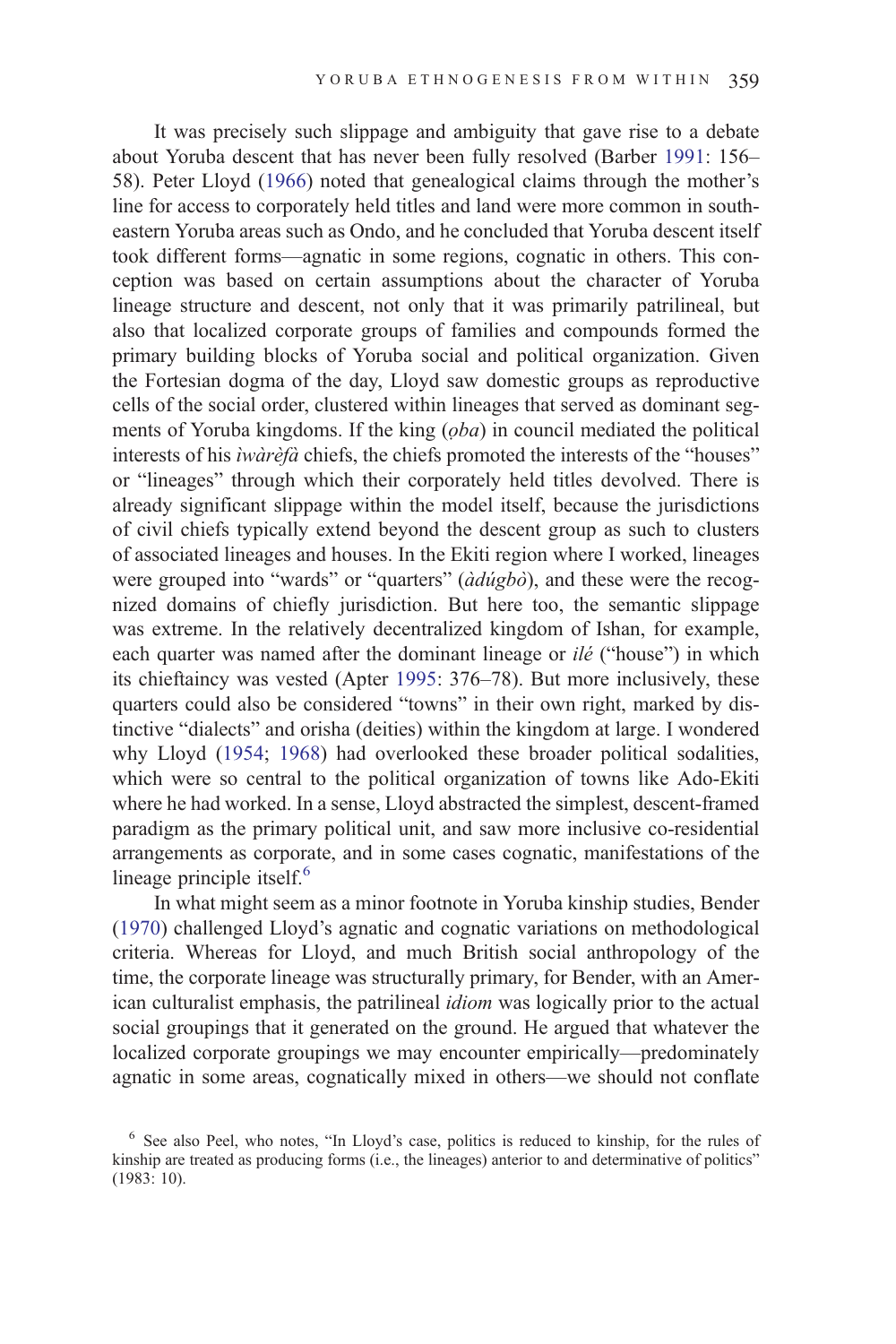descent as a symbolic idiom of genealogical reckoning with the residential, economic, and demographic characteristics of the actual groups. The debate is significant because it approaches socio-semantic slippage between meaning and reference as a problem to be resolved one way or the other, rather than—as I shall suggest in due course—as central to the very deployment of the category "ilé." Despite their different approaches to the shifting meanings of descent, however, both Lloyd and Bender saw it as a building block of Yoruba political and social organization, generating those patterns of opposition and inclusion which characterized the kingdom-in-council. The dominant conception that households and lineages exist in towns, and build higher-level political relations between their representative chiefs, remained unchallenged.

In a break from this foundationalist vision of descent, Eades [\(1980\)](#page-29-0), fol-lowing Fadipe ([1970](#page-29-0): 97–118), turned the genealogical meaning of *ilé* on its side, treating it as a residential group or compound first and foremost, with lineage groupings within its walls, rather than as the residential correlate of a "prior" corporate lineage. Such a view not only matched Yoruba conceptions of the "compound" as the primary unit of affiliation and corporate organization within towns, Eades argued, but also directly resolved the agnatic-cognatic debate by identifying a bilateral kinship ideology that is effectively "pushed" in a patrilineal direction due to the primary factors of virilocal residence and economic cooperation between fathers and sons  $(1980: 49-54).$ <sup>7</sup> The agnatic descent group as household "core" emerges, in this view, as a secondary consequence of primary residence patterns. Households as primary building blocks "are best seen not as localised families, but as groups of co-residents, some of whom are related" (ibid.: 51). The "secondary" character of agnatic descent is further evidenced by the "Hawaiian" terminology of Yoruba kinship, which makes no distinctions between lineal and collateral relations.

The admixture of relational types within the compound—residential and lineal, consanguineal and affinal, core and stranger, freeborn and slave—is further complicated by patterns of internal segmentation around "half-brothers" (ọmọ baba) of the same father but different mothers, reinforced by inheritance rules. If groups of full siblings (*omo ìyá*) form minimal units of segmentary opposition vis-à-vis domestic resources, over generations the same principle of differentiation extends throughout the more inclusive compound (ilé) of smaller households consolidated within larger political units. Not only are the primary factors "governing" composition of the *ilé* ambiguous—agnatic for Bender, agnatic and cognatic for Lloyd, and residential for Eades—but the referential scope of *ilé* remains fluid, opening up to frame larger political groupings of

 $\frac{7}{7}$  Eades's argument confuses kinship, which is always bilateral and ego-centric, with descent, which is ancestor oriented and thus lineal. See Scheffler [\(1966](#page-31-0)).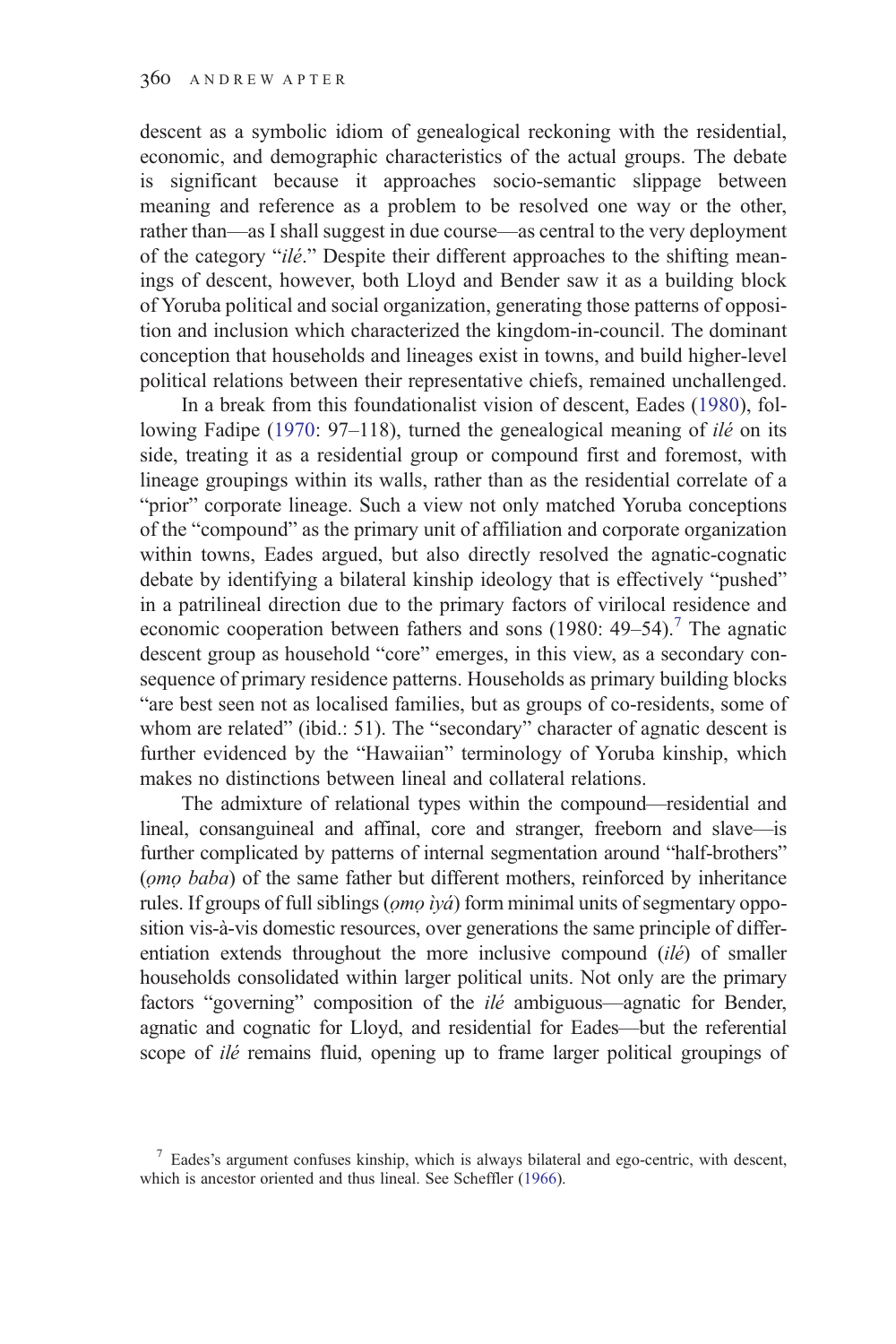related compounds, and narrowing all the way down to distinguish sibling groups within polygynous households. Indeed, the core unit of Yoruba social and political organization has defied clear demarcation and definition.

#### THE TOWN IN THE HOME

In her monumental study of *orikì orilè*, the attributive praise-poetry that invokes "origins," Karin Barber clarifies the fluid and dynamic parameters of the Yoruba ilé through the very discourse genre that governs its composition, since *oriki* "play a part in the actual definition and constitution of groups" (1991: 138). Barber's subtle and nuanced exegesis of shifting origins and boundaries within the category ilé in Okuku reveals a complex, labile, and negotiable social field in which descent, residence, patrilineal and matrilateral ties, as well as cooperative arrangements between "attached" lineage segments and fictive kin are variably invoked and adjusted to include or exclude according to context. From this more actor-oriented perspective grounded in social and discursive practice, the "debate" over the primacy of descent versus residence becomes moot. After reviewing the arguments of both "camps," Barber (ibid.: 158) concludes:

In Okuku, it was not possible, in the end, to propose either the 'compound' or the 'lineage' as the fundamental social unit. Rather, the principle of descent and the principle of residence were entwined and interpenetrated at every level, down to the foundations of social identity. And this identity was continually redefined according to the circumstances, giving rise to different 'groups,' differently recruited in different situations, so that no single definition of a primary social unit was in the end possible. One term—ilé—was used for almost all significant groups: but it turned out to refer to different kinds of units in different circumstances.

From this more situated perspective, no objective "inventory" of ilé within any town is possible because the units themselves are flexible and fluid. As Barber [\(1991](#page-28-0): 159) notes, her table of twenty-nine ilé in Okuku should not be seen in terms of "solid and permanent social units" but rather "as an indication of the range of possibilities open to social groupings as they adjusted their boundaries according to context." Indeed, to treat the table as an objective inventory would succumb to what Bourdieu calls the synoptic illusion, when practical schemes of social classification that only "make sense" when strategically deployed are abstracted into fixed hierarchies that violate the actual "economy of logic" on the ground ([1977:](#page-28-0) 97–109).

It is not Barber's move toward a theory of practice, however, that I wish to highlight, important as it is, but an even more radical paradigm shift that her rich ethnography suggests. As we shall see, the fluidity of the category *ilé* is not a function simply of its strategic deployment and shifting boundaries on the ground, but also of a deeper mode of semantic configuration. We begin with Barber's paradoxical insight that the very orikì orilè with which "related" members of an *ilé* are praised, and which shape the flexible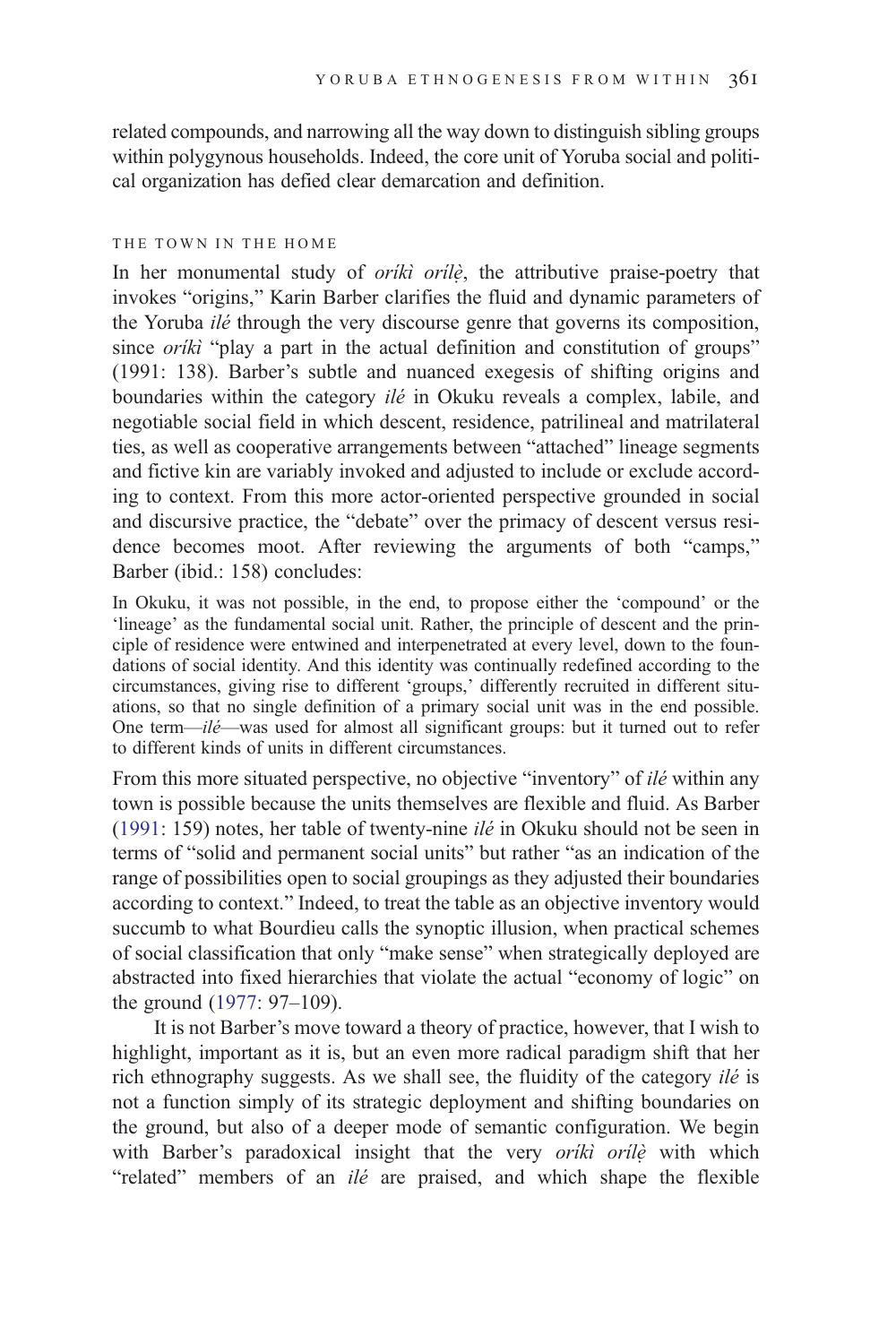parameters of the compound unit, invoke not common ancestors on a genealogical tree but the towns of origin from which their forbears originally migrated:

Oriki orile are one of the principal means by which groups of people who regard themselves as kin recognise each other and assert their unity. But they do so in terms of a common town of origin, and not, in the first instance, in terms of ancestry. The key emblems in *oriki orile* are always associated with the names of places. Oriki orile do include allusions to illustrious men and women among the ancestors of the group, but these allusions are attached to the notion of town of origin. Oriki orile do not trace genealogies, nor do they revolve around the notion of a lineage founder. The members of a group assert that they are 'one' because they all came from the same place of origin, and distinguish themselves from people coming from other places (Barber [1991:](#page-28-0) 145).

Barber reflects on how this association between kin groups and emblematic towns of origin might have developed, beginning with "primordial towns of origin" in which all members shared the same *orikì orilè* vis-à-vis outsiders from other towns, and distinguished themselves internally by lineage *oriki* corresponding to "notional patrilineal kin groups" (ibid.: 148). According to this primordial starting point, the ilé must have originally designated agnatic lineages and lineage segments, and would only later become associated with distinctive towns or origin through the subsequent population movements associated with political fission, competition for resources, slave-raiding campaigns, and the nineteenth-century wars. As some towns expanded and others were sacked, regrouping under warriors and strong men who offered protection and war-booty, a resettlement pattern emerged of reconstituted "houses" defined primarily by their towns of origin.

There is no question that the turbulent warfare of the nineteenth century following the collapse of Old Oyo circa 1836 generated much population movement and resettlement, giving rise to new sociopolitical amalgamations. My own case study of the kingdom of Ayede provides an example of just this process, of stranger lineages and quarters settling around an original "core" to defend against Ibadan and Nupe predators (Apter [1992](#page-28-0)). But I also would argue that such resettlement patterns are built into the cultural frameworks of Yoruba homes and towns in the first place. Barber appears to acknowledge this possibility when she reflects on the earlier forms of *ilé*:

It is quite possible that before the nineteenth century, there was less diversity in the *ile* and in the relationships between them, fewer 'stranger' groups and weaker bonds between and across compounds. Perhaps *ile* were more unitary and more strongly bounded. On the other hand … [b]earing in mind the probable high degree of population mobility *before* the nineteenth century, one may suspect that flexibility of group boundaries, and the possibility of invoking a variety of principles of recruitment, was already present in the social system, to be drawn on in different ways and with increasing intensity as the need increased (1991: 164).

It is just this latter consideration that I would like to push further. Rather than speculate about primordial towns in a somewhat mythic past, I would argue that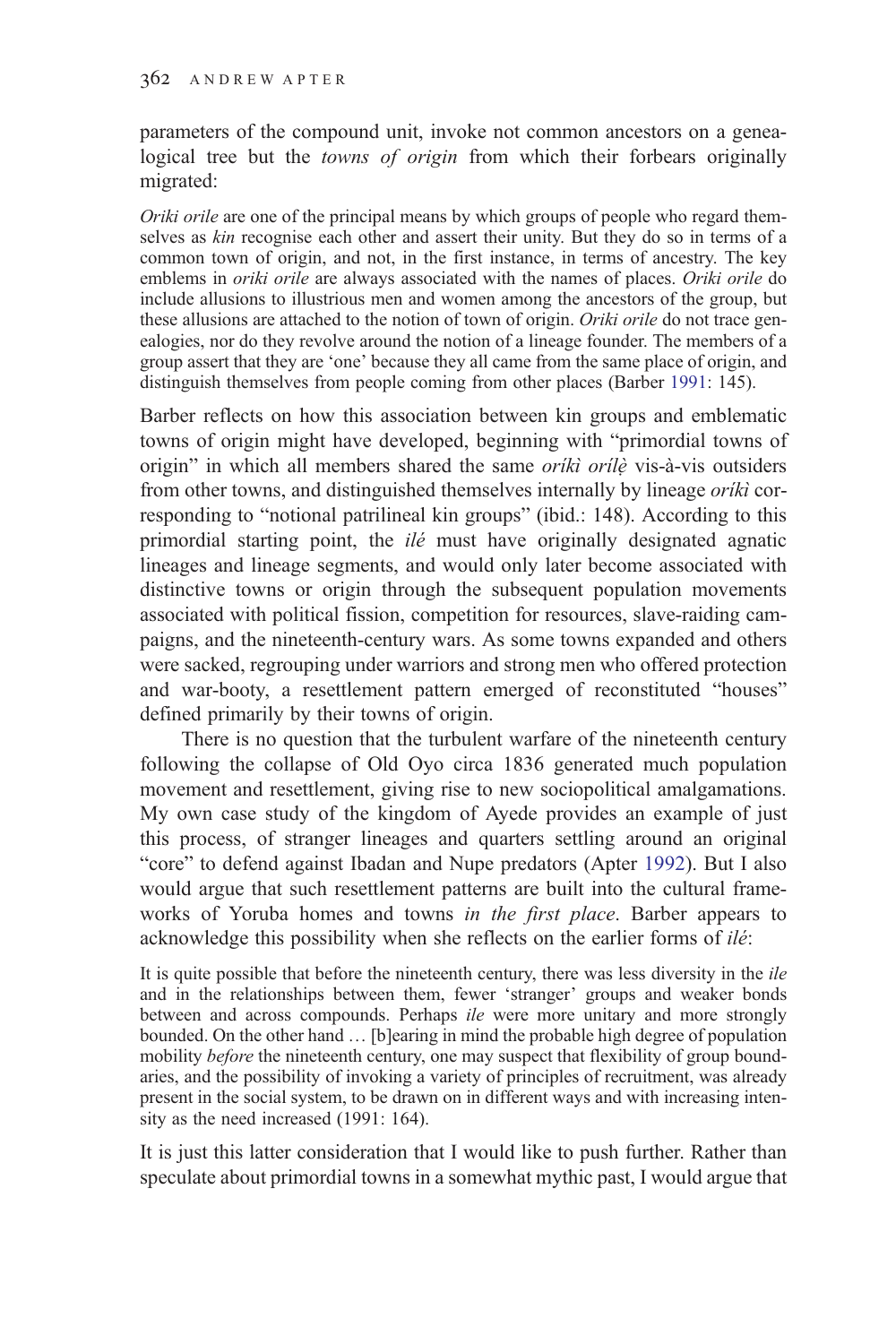the primary "place" of the town  $(i\nu\hat{i})$  within the home or compound  $(i\nu\hat{e})$ , as invoked by *orikì orilè*, is built into the cultural category of *ilé*—that the very location of the "town" in the "home" is always already primordial. If such a radical reconceptualization appears counterintuitive at first, it more accurately reflects Yoruba concepts of group membership based on principles of semantic designation and logical quantification that differ significantly from their English language counterparts (Verran [2001\)](#page-31-0).

One of the first implications of this paradigm shift—placing the town within the home—concerns notions of socio-logical priority. As long as we see lineages-cum-residential ilé as primary units of sociopolitical organization, as building blocks of the segmented groups that vie against each other for political power and control, then it makes no sense to say that they come from elsewhere, from "outside" the system itself. If towns are made up of houses, then how are houses made up of towns? Yet from a Yoruba perspective this conundrum can be solved. Not only does the town in the home make perfect sense, but once grasped, it resolves the agnatic versus cognatic debate, the "lineage" versus "residence" debate, and obviates appeals to primordial towns. Getting there, however, requires a quick detour through Yoruba number theory.

## THE WHOLE IN THE PART

"The different practices in classification that underlie the generation of predicating terms in English and Yoruba create different types of referring categories" writes Helen Verran ([2001:](#page-31-0) 186) in her brilliant study of the logic of Yoruba quantification. There is no way I can do justice to the depth and sophistication of the argument she develops, which itself instantiates the very recursive tallying embedded in Yoruba enumeration. Rather I shall grossly simplify one of her major insights in order to illuminate an important difference between the English and Yoruba semantics of number. In English, and "Western" epistemology more generally, things, objects and numbers in the world are conceived as "spatiotemporal particulars," individual entities that form collections of specific kinds and types—in more formal terms, as members of an abstract set. The number six is a collection of six objects forming a group or set, or more abstractly, six units of "one" in an extended series on a number line; a family of four is comprised of four individually related persons; a collection of residents living in houses within a spatiotemporal area combine to form a neighborhood. In Yoruba language and culture, Verran shows, things, objects and numbers in the world are conceived as "sortal particulars," qualitative sorts of "thinghood" that infuse the universe and which manifest themselves in different modes at particular times and places. Sortal particulars can manifest themselves within a plurality of objects that form what "we" would see as members of a set, but the "objects" themselves are secondary to the sortal particular which they instantiate. "Number, in Yoruba language talk, is a degree of dividedness" (ibid.: 198).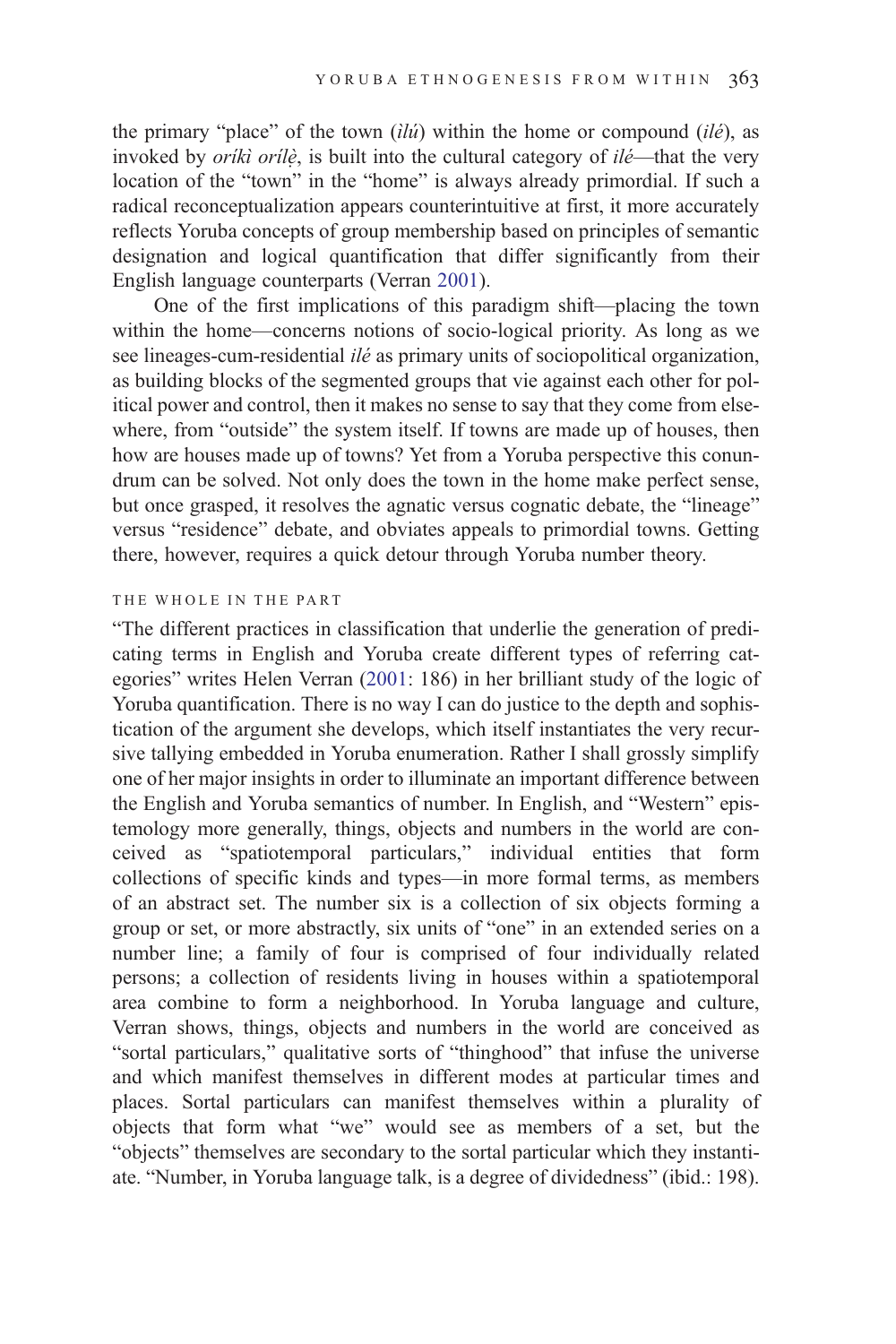Things, objects, and numbers in the world are modes of manifesting sortal particulars in a given situation, time, or place. Five oranges are not five individual oranges forming a group, but "orangeness" divided into a plurality of five. Set membership is not additive; rather it is differentiating or decompositional—it starts with the whole and breaks it up into parts. A family of four is the sortal particular of familyhood broken into four related persons; a neighborhood is a sortal particular of neighborhoodness broken down into residents and their homes, according to its mode of manifestation at a particular time and place.

A few well known Yoruba motifs and practices illustrate this logic of objectification and quantification very clearly. There is the myth of Orishanla as the primordial orisha who was sabotaged by his slave when the latter rolled a large boulder onto his master and smashed him into hundreds of pieces. When Orunmila tried to collect the pieces and put "Orisha" back together again, those fragments left behind became the different orisha in Yorubaland (Idowu [1962](#page-29-0): 59–60; Beier [1980](#page-28-0): 6–7). There are many interesting interpretations of this classic myth, especially as a master-slave dialectic, but the point I want to highlight here is how the very multiplicity of the orisha themselves represents a mode and degree of dividedness relative to a primordial whole. Naming ceremonies also illustrate individuation from a prior whole. Much is made about how Yoruba naming ceremonies held seven days after the birth of a child weigh against infant mortality before assigning a social identity, but I would underscore how the ceremony itself is a ritual of nominalization, individuating the child from the house or lineage from which he or she emerges. In a sense, the child is not "born into" a house or lineage, but is born out of it, coming to manifest the lineage through the ritual mode of naming itself, as in the proverb: "Ilé ni à ń wò k'á tó s'ọmọ l'órúkọ" ("It is to the house that we look before we name the child").<sup>8</sup> Oriki themselves, as "modes of attribution," are also central mechanisms of manifesting sortal particulars—the very shifting boundaries of inclusion and exclusion invoked by paternal lines, maternal lines, towns of origin, and significant landmarks instantiate "homeness" or "compoundness" in its plurality of forms at particular times and places. The meaning of ilé becomes less a question of what it "is" than of how—in what mode—it manifests.

When we return to the "place" of the Yoruba town in the home, with Verran's manifesting modes in mind, we can see that the "building block" approach to household and lineage, in which individual *ilé* combine to form increasingly inclusive "compounds" and quarters, is doomed from the start. The search for the primary principles of these primary units, be they descent (agnatic or cognatic), virilocal residence, or some basic entanglement of the

<sup>&</sup>lt;sup>8</sup> See Johnson ([1921:](#page-29-0) 81) and Akinnaso ([1980](#page-28-0): 279) for more conventional interpretations of this proverb.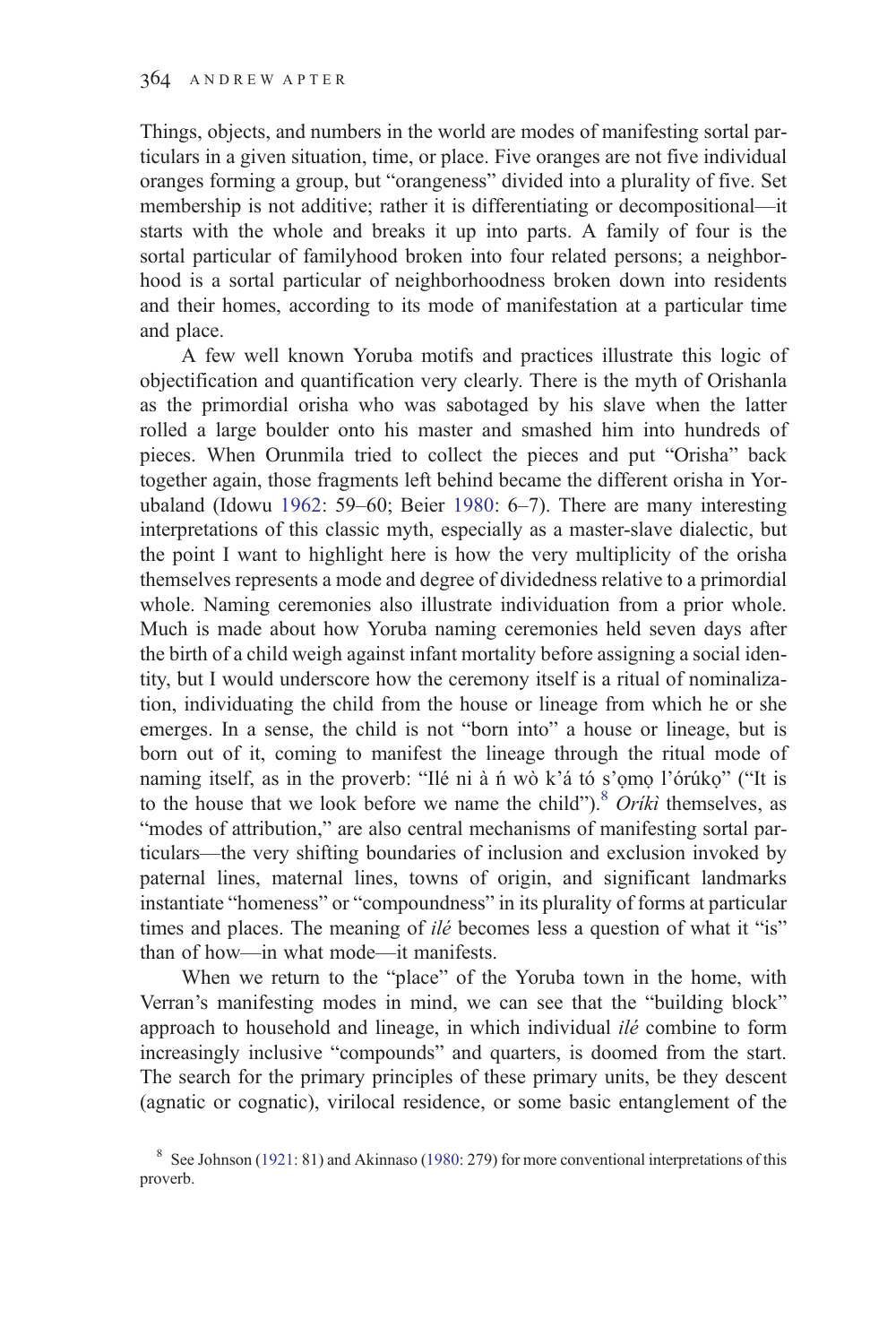two, approaches the problem from the wrong direction. The very "origin" of ilé as a prior "town"—the town of origin indicated by *orikì orilè*—implies that the home or compound is a manifestation of the town; it is a mode of dividing the town into ilé, or a mode of dividedness of the town itself. We thus start from the town as it subdivides into *ilé*, not from the *ilé* as they combine to form towns. From the standpoint of Yoruba quantification, whereby "objects" emerge from prior wholes, every ilé is a manifestation of ìlú, a microcosm, as it were, of the kingdom at large. $9$  And just as every kingdom has a royal lineage with exclusive claims to the kingship, so every ilé has an agnatic core with exclusive claims to a lesser political or ritual title. The primordial ilé must have nonagnatic "extras" in the form of maternal kin, attached strangers, or fictive kin because if every *ilé* is potentially the *ilú* which it manifests, it must contain within itself the basis of differentiating royal from non-royal lines. In this model, the core ilé must contain both agnates and non-agnates, or outsiders living at the very center of the compound.

Historically, the dynamics of political fission illustrate how this actually occurred. Disaffected princes, ambitious civil chiefs, or entrepreneurial big men who accumulated clients and resources frequently broke away to found their own kingdoms, establishing ruling dynasties with beaded crowns that eventually invoked the authority of Ile-Ife. Or within a kingdom, a rival house could usurp the kingship to inaugurate a new ruling line. And if a powerful "house" could expand into the very kingdom that it "manifested," so a "kingdom" could "shrink" into a quarter or house within a town. In Ayede, when the Eshubiyi "line" rose up in the nineteenth century to usurp the kingship from the Olua house, the latter dwindled to a shadow of its former glory although its members retained ritual icons of sovereignty associated with their orisha, and still refer to themselves as a "town" (ìlú) [\(Figure 1](#page-10-0); Apter [1992](#page-28-0): 45–54). Local histories often recall how subordinate towns that seceded from the center eventually rose up to displace their former rulers, reconstituting, as it were, the town in every home.

The same cosmological whole in the part governs the manifesting modes of orisha worship as it transposes shifting boundaries of ilé and ìlú between social, political, and ritual domains. As I have argued elsewhere (Apter [1992](#page-28-0): 149–61), the orisha are simultaneously one and many, allowing followers to form around a lineage core, lineages to combine within the jurisdiction of a quarter, or emerging royal lines to incorporate the gods of their displaced predecessors. But there is one ritual transposition I would like to highlight because it explains how a "town of origin" associated with an ilé becomes, or comes to manifest, the town where it resides. For during the celebration of its orisha, the

<sup>&</sup>lt;sup>9</sup> If Peel ([1983:](#page-30-0) 50) likens "the household's overall unity ... to a small polity" in his discussion of domestic economic roles, I am further arguing that it manifests the larger polity in which it is embedded.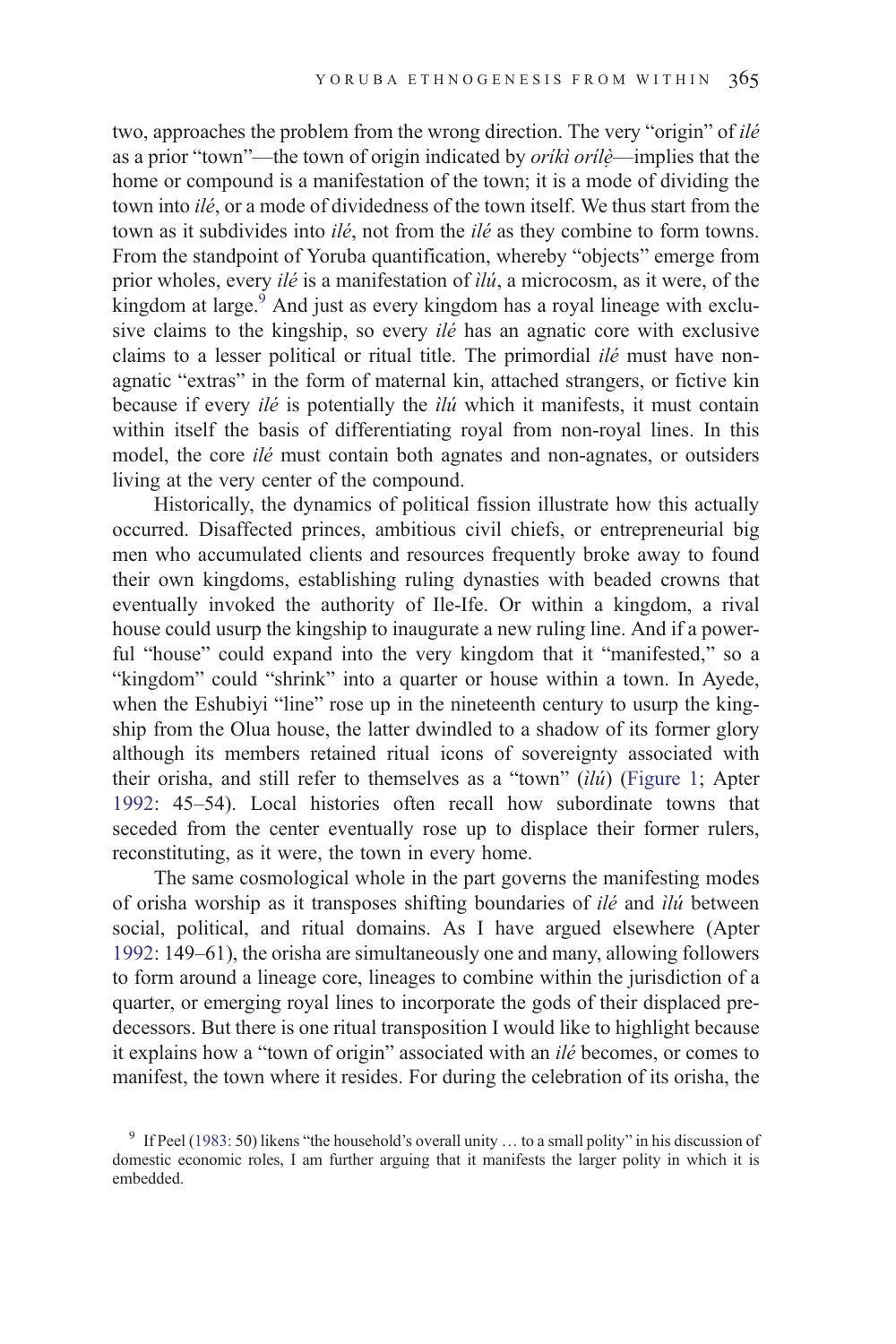<span id="page-10-0"></span>

FIGURE 1 Priest of Orisha Olua, representing the former ruling house in Ayede. From Apter [\(1992](#page-28-0): plate 15). Author's photo.

"house" qua town shrine  $(il\acute{e}or\acute{e}a)$  invokes its forbears and literally occupies the town, bringing its power from the outside bush into the town shrine, dominating the streets and crossroads, entering into other shrines and houses, stopping traffic, imposing fines, and taking possession of public space. During such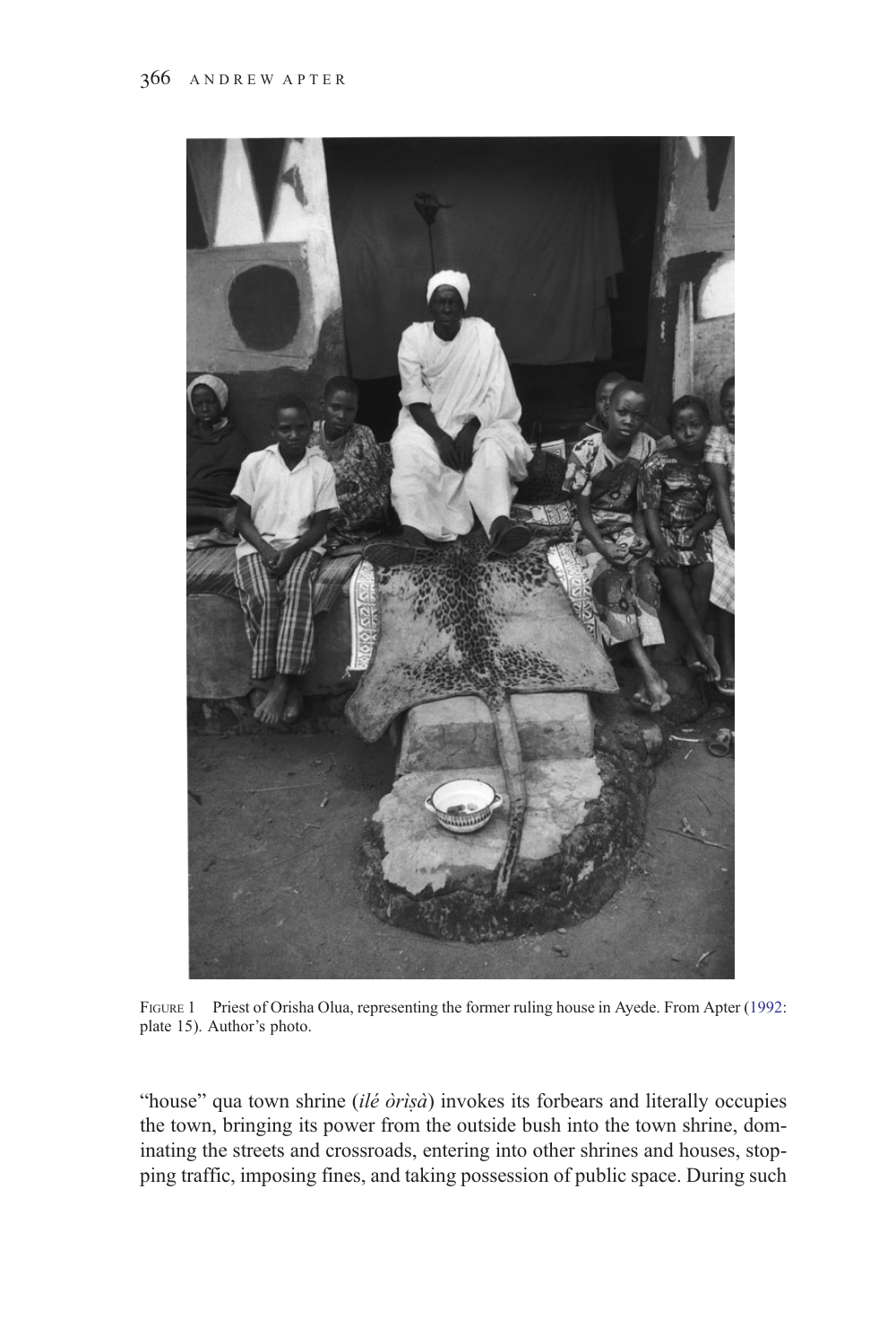ritual takeovers, the "house" of the orisha becomes the palace and kingdom that it manifests, and assumes control over the town.<sup>10</sup> Its priests and priestesses represent the kings as well as the military and civil chiefs of the former kingdoms and towns from which they migrated. Such ritual maneuvers are powerful because they manifest the potential of a real political takeover as well.

Town shrines as ritual "houses" are internally organized both as palaces  $(\hat{a} \hat{a} \hat{f} \hat{n})$  and kingdoms  $(i\hat{l} \hat{u})$ , mirroring the actual palace of the kingdom with its expansive courtyard, verandah, parlor, and inner chambers, while protecting within its walls the ritual crowns, calabashes, and deities of the orisha's town of origin. In principle, all kings, crowns, and orisha come from Ile-Ife as the sacred locus of original kingship, and in this sense all shrines manifest Ile-Ife within their cores. Historically, however, they represent the towns and quarters from which they migrated, as strangers joining a group of indigenes, disaffected political factions founding new kingdoms, or persecuted communities that were forced to relocate during the turbulent nineteenth-century "inter-tribal" wars. In Ayede-Ekiti, the three dominant orisha cults consolidated in the 1850s represent the composite character of the political community as it was centralized under the warlord Eshubiyi. The royal Yemoja cult, with its associated orisha, represents Ayede's link with Ibadan, from which the Àtá Eshubiyi received his crown, and reassembles the prior constellation of Oyocentric deities that the Ibadan warlord Oluyole reconstituted, according Oyo's Shango a central place. As the Yemoja and Shango priestesses lead the ritual procession throughout Ayede, they carry the beaded crowns and calabashes of kingship, which they incarnate through spirit possession. The priestesses receive salutations of "Kábíyèsí!" ("Your highness!"), to which they respond "Eseun!" in a hypercorrected accent that explicitly marks Ibadan provenance. The cult of Orisha Ojuna represents immigrants from Ikole, with an altar dedicated to the  $El\acute{e}k\rho l\acute{e}$ , recalling the  $\grave{A}$ tá Eshubiyi's town of origin before he married into Iye and founded Ayede. The non-royal cult of Orisha Iyagba represents immigrants from the Yagba kingdom of Alu and its associated towns, glorifying the military chieftaincy of the Balógun-Ààfin with incipient icons of rival kingship. If Orisha Iyagba is a non-royal cult within Ayede, it nonetheless manifests Yagba kingship in its festival praises and ritual iconography.

I have discussed the political dynamics of ritual mobilization in greater depth elsewhere (Apter [1992\)](#page-28-0), but here I wish to highlight the ritual manifestation of the whole in the part as town shrines double as kingdoms unto themselves. Indeed, town shrines are internally organized as miniature governments. Fadipe explains: "The priesthood of every òrìsà is organized on the model of the political system. There is not only a hierarchy of officials, but these officials

<sup>&</sup>lt;sup>10</sup> Thus the same greeting for entering the king's palace, " $E$  bo ààfin," is used while entering a shrine during its festival.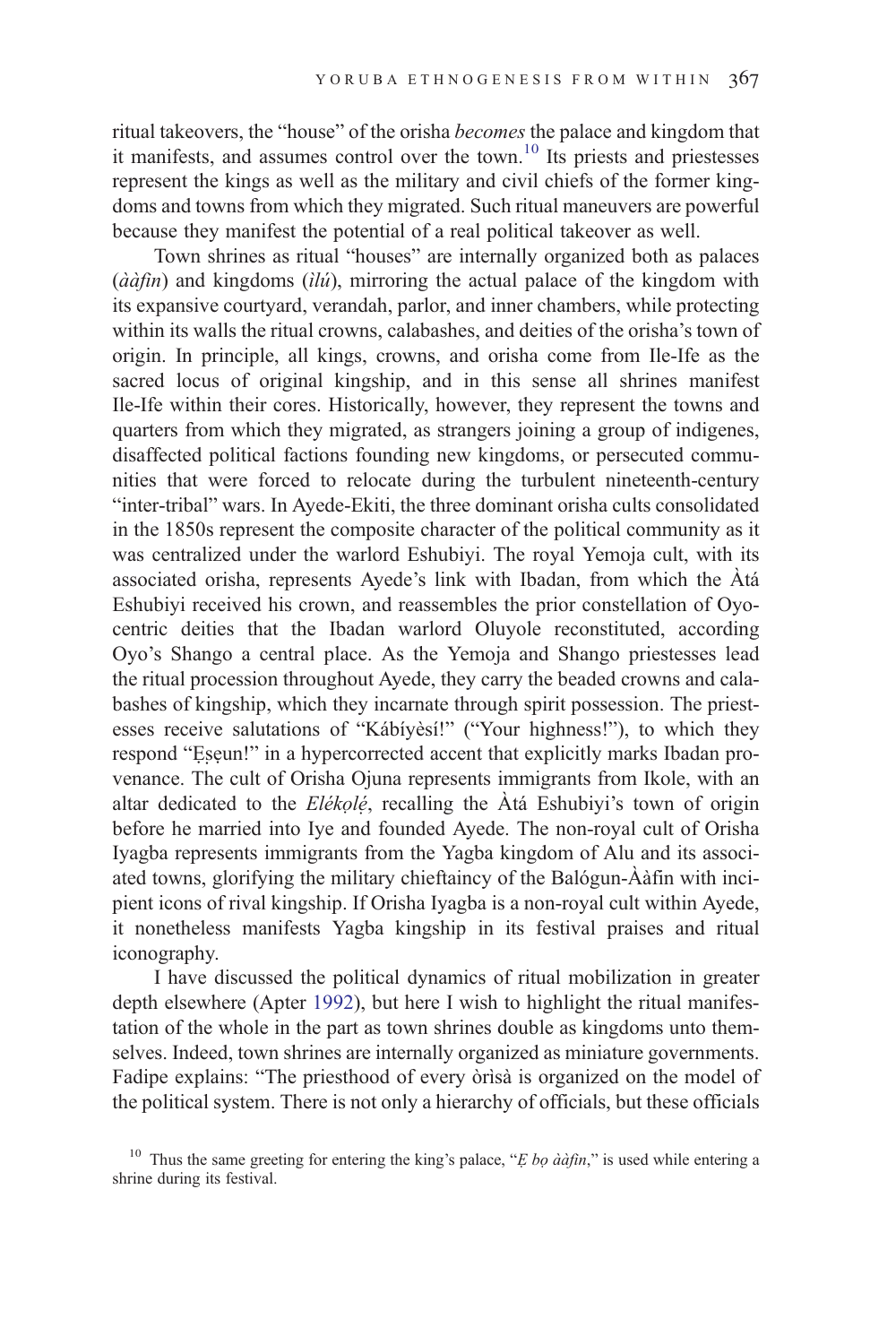also bear titles that have been adopted from the secular government" (1970: 284–85). This model of the orisha cult as ritual monarchy or kingdom is not an aberration of an "original" family or lineage-based cult that evolves over time into complex forms, as one eminent scholar of Yoruba religion has maintained (Idowu [1962:](#page-29-0) 130–32), but rather constitutes the primordial form of the orisha cult house as it manifests the whole in the part, from which the genealogically defined lineage or family emerges. Nowhere is this mode of particularization more clearly evidenced than in Cuba and Brazil, where the Lucumí and Nagô "nations" developed into genealogically defined ritual "houses" and "families," replete with initiatory blood-lines and branches.

#### ATLANTIC TRANSFORMATIONS: LUCUMÍ AND NAGÔ

There is no question that the lexicon of African "nations" that emerged in the era of Atlantic slavery played an important if complex role in the development of ethnic identities in the Americas as well as in West and Central Africa. We know that much was invented on both sides of the Atlantic (Palmié [2010](#page-30-0)), as well as during the Middle Passage (Mintz and Price [1992\)](#page-30-0), making the identification of New World "nations" with prior source populations in Africa problematic at best. Curtin ([1969\)](#page-29-0) gives three reasons for confusion, stemming from the interests of slavers and planters: (1) the ethnic lumping of different groups in Africa under an umbrella ethnonym, such as "Mandingo"; (2) the identification of Africans with their ports of embarkation (e.g., Mina) rather than the hinterlands from which they may have arrived; and (3) the association of slaves with behavioral stereotypes in the colonies, such that "rebelliousness," "docility," physical strength, or entrepreneurial propensities became ascribed "national" characteristics by which they were classified. Yet rather than occlude ethnic origins as such, these factors help us understand how African "national" identities emerged out of Afro-European encounters, subsuming specific populations within broader named collectivities. Much also has been said, following Bastide [\(1971](#page-28-0); [1978](#page-28-0)), of "the new social frameworks" that reshaped neo-African communities in the Americas, including patterns of labor segmentation, color stratification, and the underlying dynamics of class formation that motivated re-Africanization among free blacks. Throughout the Iberian imperial landscape, the religious brotherhoods of the Catholic Church stand out as especially formative institutional loci in the making of New World African identities, serving as "generative bases" (Brown [2003:](#page-28-0) 34) or "incubating cells" (Palmié [1993](#page-30-0): 341) of ethnically denominated socioreligious groups such as Congo, Hausa, Ibo, Carabali, Jeje, Mina, Fanti, and Ganga, among which the Lucumí of Cuba and the Nagô of Brazil emerged as preeminent ethnic "nations."

The historical sociology of New World Catholic brotherhoods—cofradías and *cabildos* in Cuba, *irmandades* in Brazil—involves a complex web of economic, sociopolitical, and religious connections that begin with sixteenth-century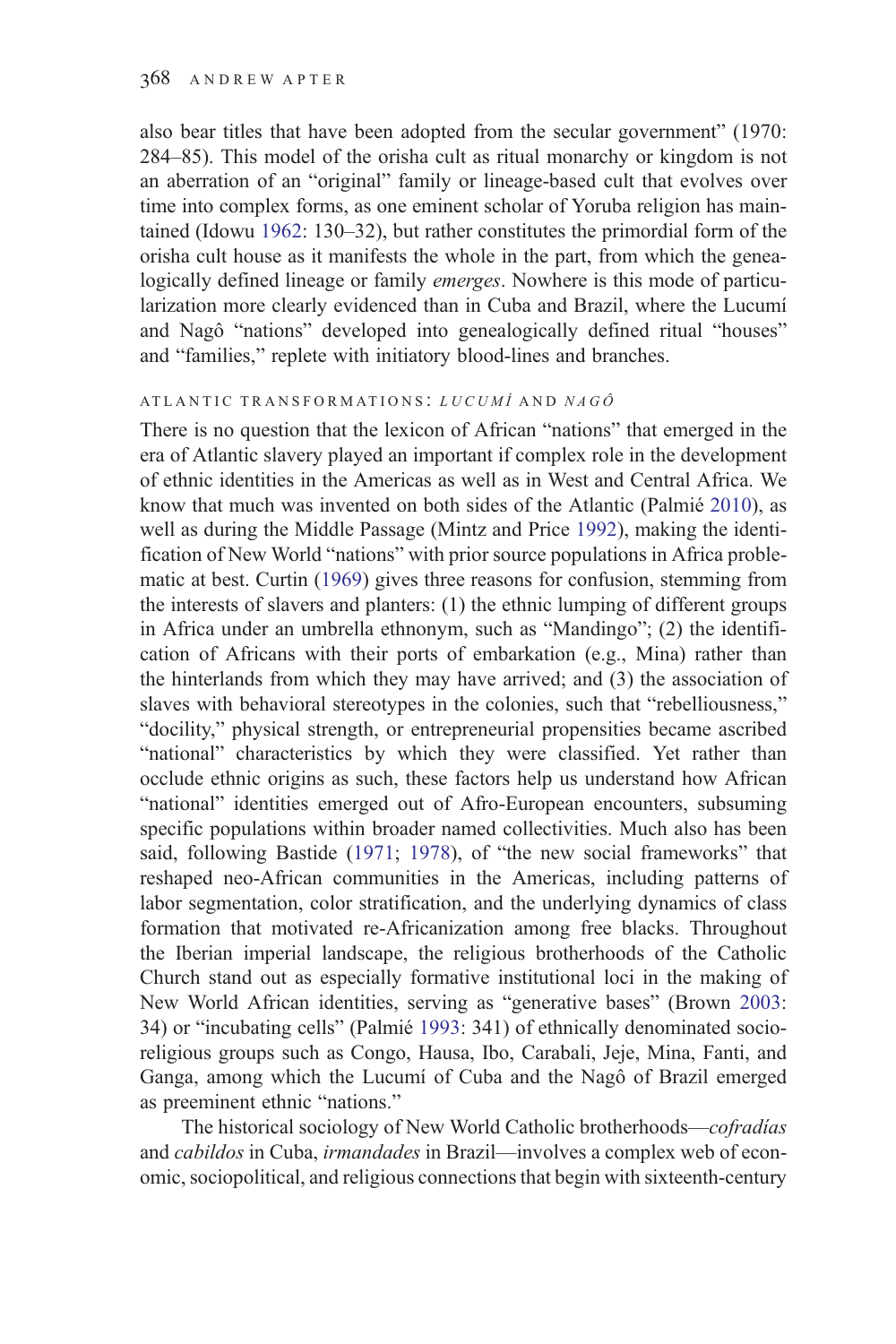colonization, when religious fraternities of patron-saints incorporated enslaved Africans into religious sodalities that doubled as social clubs and mutual-aid societies. Based primarily in cities and provincial towns, the *cabildos de* nación organized African-born slaves according to their professed "nations" of origin, establishing crucibles of "syncretism" and "creolization" as Africanderived religious and cultural practices coalesced within a Catholic frame. If, as administrative arms of Church and state, these brotherhoods recognized the authority of the governor, they also pushed toward political autonomy as selfgoverning corporations that financed manumission for their members, and in extreme cases, fomented rebellion.<sup>11</sup> It is not the politics of the brotherhoods as such that I wish to emphasize here, however, but their development from miniature kingdoms into ritual houses during the nineteenth and twentieth centuries.

### Lucumí Counterpoint

Like the orisha cults of Yorubaland, the cabildos de nación in Cuba were modeled on the political system in which they were embedded, incorporating monarchic, military, and religious orders within their iconography and institutional organization. As David Brown explains in his formidable study of Cuban Santería, all of the cabildos and their associated ethnic "nations," whether Lucumí, Congo, or Caribali, initially emerged within the same organizational framework, even if they differed in influence and prestige: "The cabildo de nación borrowed the title of official state, church, and civic institutions, especially from the monarchy and the military, to describe their offices. Cabildo kings…were supported by a 'court,' consisting of a 'queen' or two (second in rank), and lower-ranking officers, such as the abanderado (standard bearer) and the mayor de plaza (chief of ceremonies)" (Brown [2003](#page-28-0): 35).

Cabildos were, in effect, "miniature neo-African monarchies" (ibid.), referred to as *reinados* ("kingdoms") in popular discourse. Represented by flags that linked African "nations" to Catholic saints, their members paraded under the umbrella of the Church, taking to the streets during Carnival, saint's days, and the Day of Kings, while demanding small payments (aguinaldo) from onlookers as a form of ritual tribute and protection. Entering Havana from beyond the city walls (extramuros), the "African" kings and queens in procession constituted something of an occupying force: "The group literally took over the street from curb to curb in a public space, where its collective identity and complex hierarchy were on display" (ibid., 36–37). Fusing European codes of royalism and militarism with African

<sup>&</sup>lt;sup>11</sup> See, for example, the role of *cabildos* in the *Escalera* and Ponte rebellions (Paquette 1988; Childs [2006\)](#page-29-0). On the "ambiguous role" of cabildos in both accommodating and resisting the "absolutist colonial polity" with their own "limited sovereignty" in El Cobre, see Díaz [\(2000](#page-29-0): 262–84).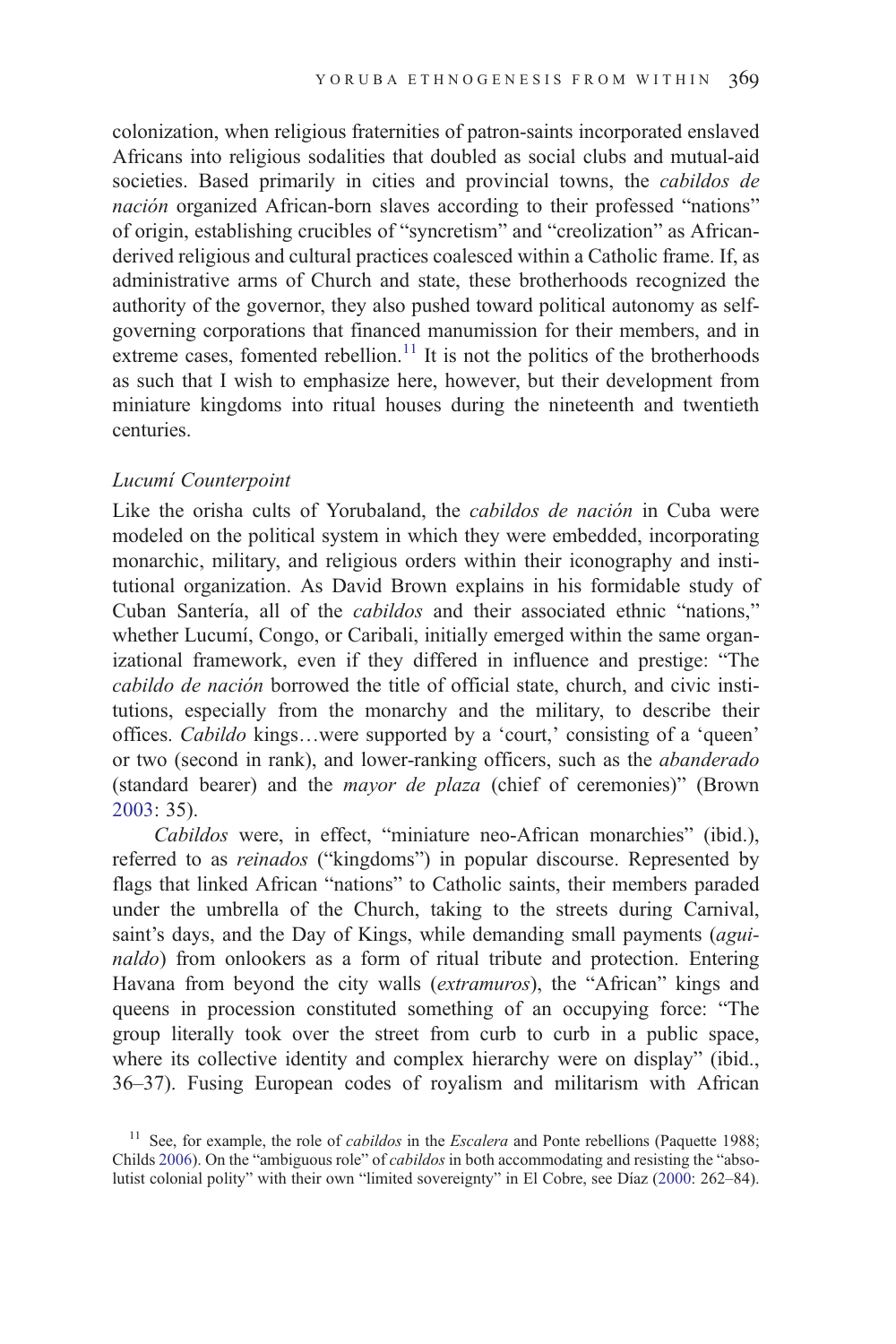drum rhythms and associated choreographies, the cabildo processions established performative arenas of symbolic appropriation and sociopolitical empowerment, where enslaved blacks could flex some muscle within limits uneasily tolerated by the authorities.<sup>12</sup>

There is no question that European markers of hierarchy, power, and socioeconomic value fed into *cabildo* iconography and processional conventions, producing an Atlantic Creole assemblage that circuitously fed back not only to Freetown and Lagos, but also into the Nigerian hinterland. If the vectors of transmission are not always clear, the circum-Atlantic parameters are expansive. Nunley ([1987\)](#page-30-0) shows how the Ode-Lay masquerades of Freetown were embellished with a "fancy" and "fierce" aesthetic that carried with it New World finery; Roach [\(1996](#page-31-0)) traces performative chains of ritual surrogation which link Mardi Gras pageants to the Elizabethan stage. Indeed, Brown ([2003:](#page-28-0) 39) cites a contemporaneous account of an 1856 Day of Kings festival in which a Havana cabildo ruler sported "a genuine costume of a king of the Middle Ages, a very proper red, close coat, velvet vest and a magnificent gilt paper crown." Yet such carnivalesque phantasms of feudal monarchy are not so easily reduced to plantocratic kitsch, for they reference a broader royal lexicon imbued with deadly authority. In the orisha festivals of Ayede-Ekiti, for example, the  $\hat{A}$ tá ( $\varphi$ ba, king) wears not only a European-styled beaded crown, but also royal robes of embroidered *àrán* cloth made from an imported European red velvet brocade reserved exclusively for kings and their ritual representatives (Apter [1992](#page-28-0): 108–9). My point is not to reduce sacred kingship to African replicas of European replicas "all the way down," but rather to emphasize the African grammars of sovereignty motivating the appropriation of European emblems and signs, a coterminous process of royalist codification that occurred on both sides of the Atlantic.<sup>13</sup>

With this "deeper" cultural logic in mind, we can revise the standard depiction of cabildos as miniature Bourbon states—providing safe-haven for African gods and "kings"—by emphasizing a much greater continuity with orisha cult performance and organization than has generally been acknowledged. If much has been written on the dynamic correspondences between Yoruba deities and Catholic saints, less has been said of their isomorphic performance genres; between saint festivals and the Day of Kings in the Catholic calendar, and the public annual festivals culminating in the Day of Carrying Water (ijo iponmi) for the orisha. In formal terms, when Yoruba priestesses mobilize their cults to take over the town, they take possession of space and

 $12$  The *cabildos de nación* were expelled from Havana to the *barrios extramuros* in 1792 (Brown [2003](#page-28-0)).<br><sup>13</sup> For a rigorous methodological elaboration of this coterminous perspective on trans-Atlantic

ritual entanglement, see Palmié ([2010\)](#page-30-0), who focuses on the Ekpe/Abakuá connection in relation to the Middle Passage.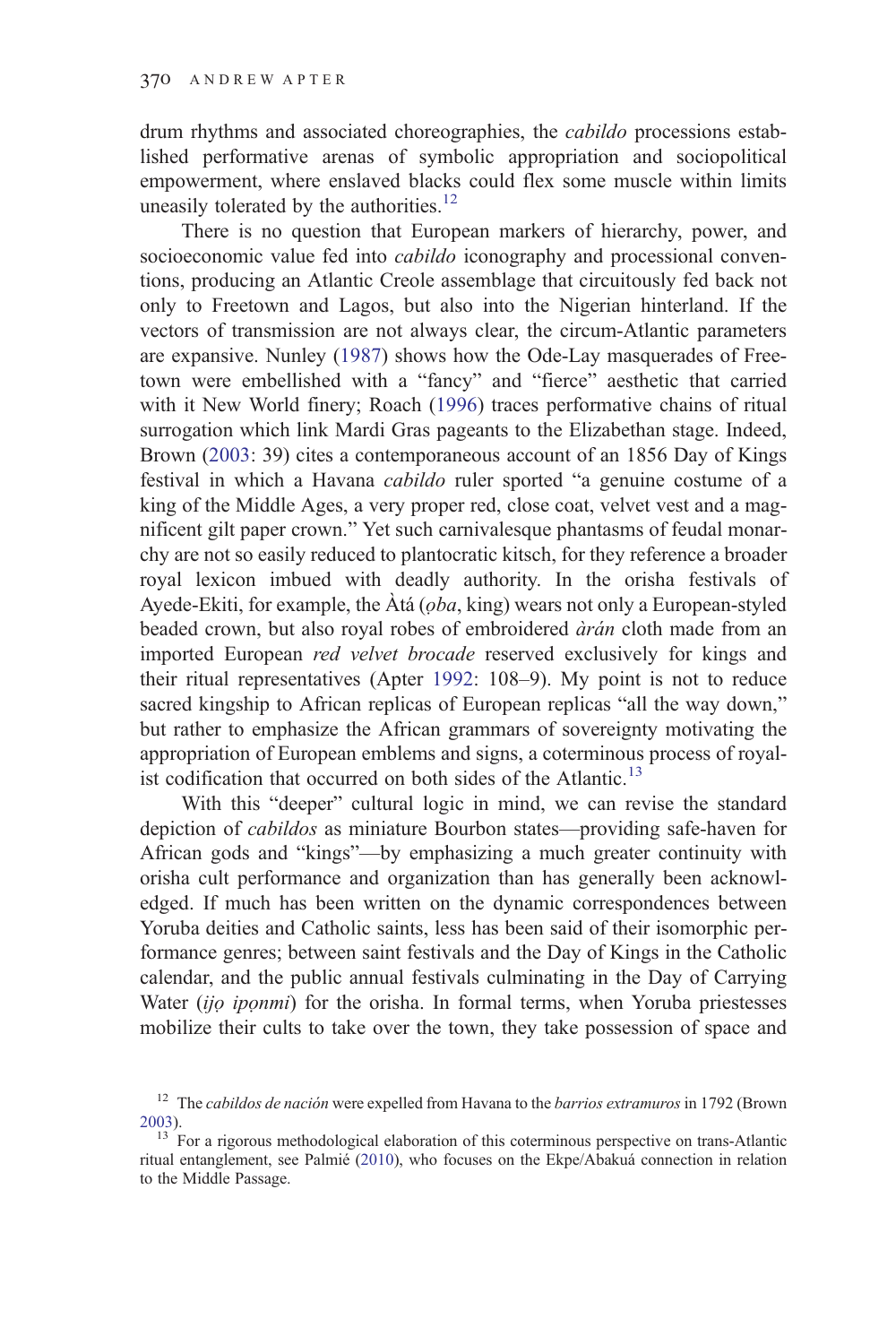time. As they process from bush shrine to the market and palace, they honor political patrons and historic locations with propitiations and *oriki*, demanding tribute from those praised, fining cars and lorries that interrupt them on the roads, and reinscribing public space with the history of the cult. "Today does not own itself," they sing, "today belongs to X," naming the principal deity of their orisha cult. In Ayede, the Yemoja and Orisha Iyagba processions intersect, waging muted ritual battle as both groups take over the town. Iyagba warrior priestesses brandish cutlasses and spears, mobilized by military rhythms as they confront Yemoja's avatars from Ibadan and Oyo. Each cult empowers the king and the kingdom in its own name, activating its distinctive past to bear upon the present. Each cult also manifests "hot" and "cool" gods with characteristic choreographies and rhythms—measured and staid versus rapid and staccato—emphasizing reproduction and transformation, authority and power. During the orisha's festival, the kingdom that it reproduces and transforms becomes the cult's kingdom of origin.

The processions of Catholic virgins and saints mirrored the outings of the orisha with striking symmetry, converging within the cabildos de nación in both formal and substantive terms. Both traditions carry icons invested with power through public streets and pathways before delivering them to their sacred destinations. As in the cabildo processions, the orisha priestesses take over public space, exacting economic tribute for cult support and protection just as *aguinaldos* were demanded in Havana. Like the miniaturized court societies of the *cabildos*, the orisha cult priestesses-in-procession formed ritualized kings-in-council, with associated chiefs and warrior priestesses among the inner entourage. Furthermore, the "fancy" and "savage" aesthetic opposition that characterized European versus "African" codes (Brown [2003:](#page-28-0) 47–51) in Cuba, contrasting formal decorum and comportment against those raffia fringes and animal horns that dominated periodic break-out sessions of animated drumming and dancing (corros), were already embedded within orisha cult registers that indexed the "cool" hierarchy of the kingdom against the "hot" powers of transformation and subversion. Even specific ritual syntagms carried over. Describing a "royal" cabildo procession in 1844, the American physician J. G. F. Wurdemann noted, "The whole gang was under the command of a negro marshall, who, with a drawn sword, having a small piece of sugar-cane stuck on its point, was continually on the move to preserve order in the ranks" (cited in Brown [2003:](#page-28-0) 37). For David Brown, this telling motif suggests a potential assault on slavery itself: "What emblem could better embody the bitter-sweetness of black carnival in the period's premier sugar-producing slave society than this precious detail? The entire Cuban 'sugar palace,' at its height between 1820 and 1860 … revolved around that piece of cane, now sword pierced and held aloft by the formally dressed and officially empowered black officeholder, who was also a slave. Did his performance slyly comment on 'cane' as the 'signifying' slave songs of the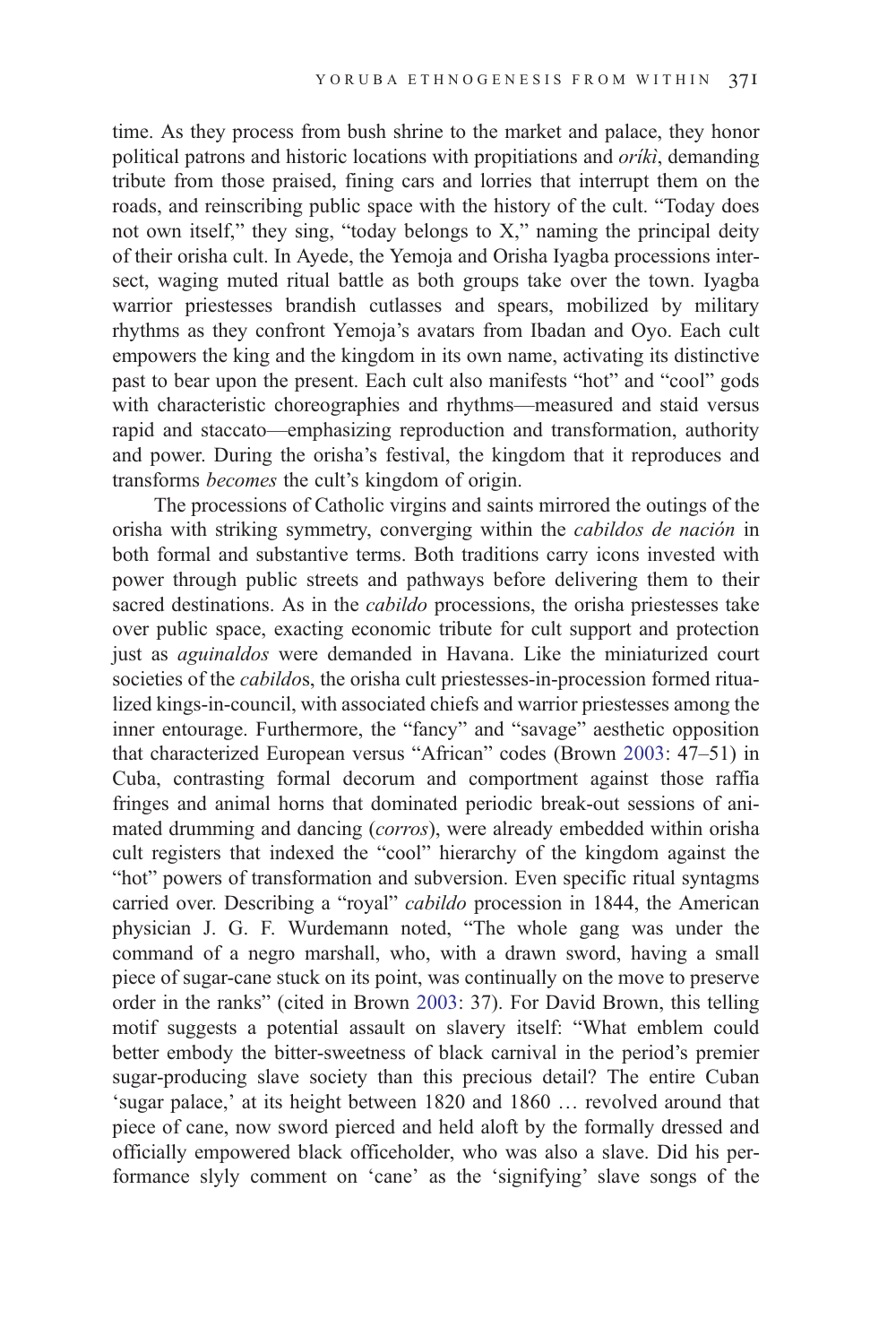antebellum United States 'sang' upon 'corn'…?" (ibid., 47–48). Without denying the plausibility of this interpretation, given the surplus of meanings generated by carnival, I would only underscore that this "precious detail" is also found in Ayede's orisha festivals, where, among the category of ológun "field marshals," priestesses waging ritual battle carry spears and cutlasses tipped with kola nut pieces—instruments of death capped by gifts of life.<sup>14</sup> There, the kola nut serves as a minimalist protective cover, highlighting the fragile containment of militant dismemberment so easily unleashed.

My intention is not simply to pinpoint the Yoruba "origins" of specific ritual patterns and practices, but to show that the core ritual systems within orisha cults and at least some of the cabildos de nación were virtually the same in the nineteenth century—they replicated within their restricted codes and corporate organization the larger monarchies in which they were embedded, while also repossessing the public sphere during processions of collective renewal and empowerment. Moreover, the quantification of the whole in the part informing the *òrìsà-ocha* system helps account for two trends that have inspired considerable debate: The first concerns the scope and character of Lucumí influence in the colonial period vis-à-vis other ethnic nations and religious societies that developed coterminously. The second addresses the historic transformation of Lucumí cabildos into "house-temples" (casa templos).

The question of Lucumí influence is all the more puzzling given the lower number of their cabildos compared with those of the Congo and Carabalí nations (Brown [2003:](#page-28-0) 63; Lopéz Valdés [1994](#page-30-0)). How did a minority ethnic nation emerge as such a dominant Afro-Cuban identity? Part of the answer seems to lie with its religious culture's "absorptive" capacity. Characteristically open to "stranger" deities, the Yoruba-Fon-related religions of Cuban Santería and Brazilian Candomblé have incorporated European, Congolese, Indian, and Creole gods and spirits within their "houses" and altars, thereby gaining ground in the field of Afro-Caribbean religious production while setting the stage for subsequent contests over purity and authenticity. The same principle of ecumenicalism seems to have applied to Lucumí organizations that not only consolidated those subgroups (Oyo, Ketu, Ijesha, etc.) speaking varieties of what we now call the Yoruba language, but also came to claim as its ritual "descendants" non-Yoruba speaking nations as well. In what may well have been a remodeling of Spanish hyphenated naming conventions, we find Lucumí-Eyó (Oyo), -Egua (Egba), -Agguado (Egbado), -Iyecha (Ijesha) also extending to Lucumí-Achanti (Ashanti), -Fanti, -Popos (Dahomey), -Araras, -Benin,

<sup>&</sup>lt;sup>14</sup> Circulating through networks of ritual exchange, kola nuts embody the generative value of reciprocity, hence the proverb "S/he who brings kola, brings life." For a video clip of Orisha Iyagba's Balógun priestess with her kola-capped spear in action, see clip three of Orisha Iyagba, at: [www.international.ucla.edu/africa/yra/.](http://www.international.ucla.edu/africa/yra/)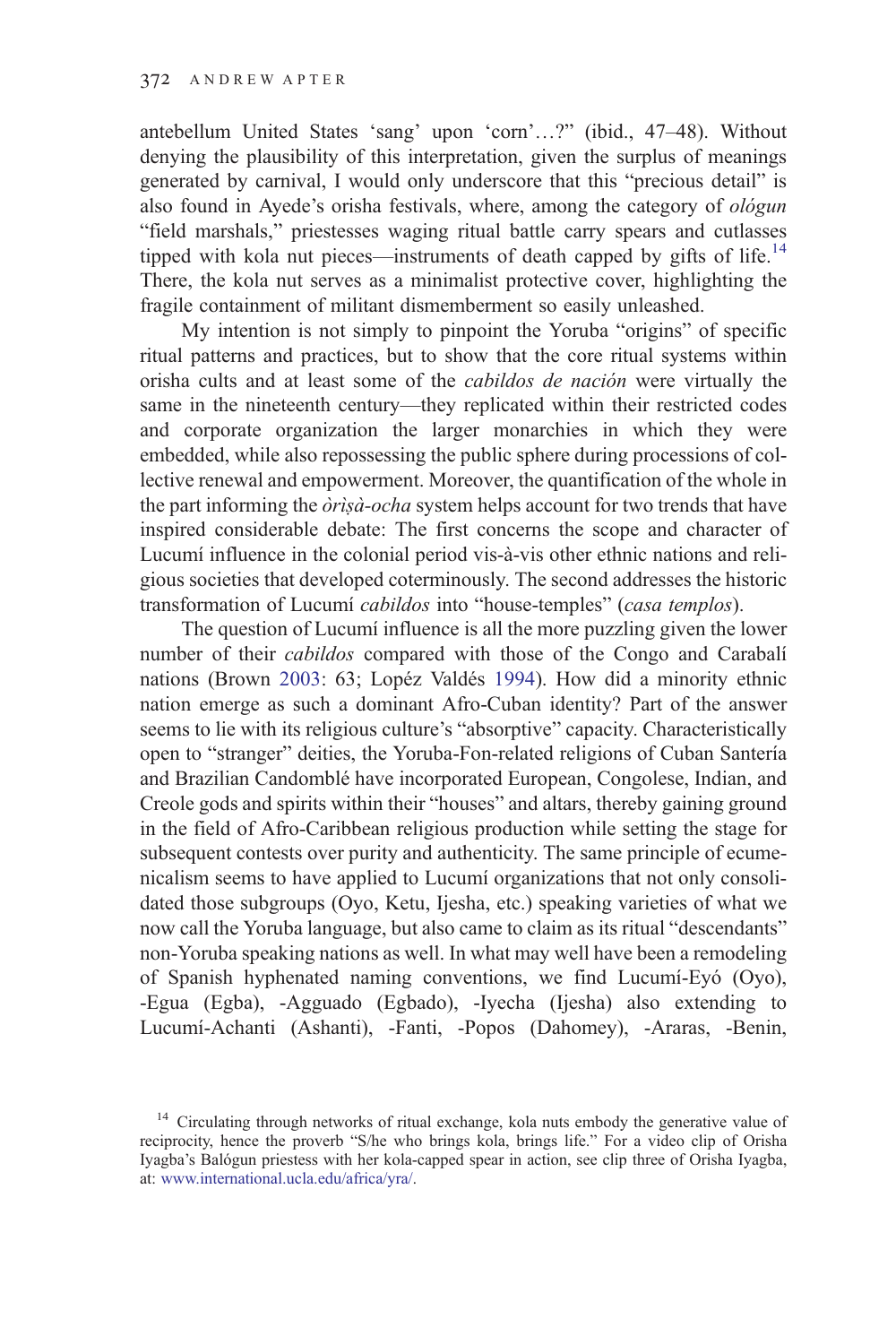-Magi (Mahi), -Bariba, -Jausa (Hausa), -Ibo, and -Tapa (Nupe).<sup>15</sup> In addition to boosting Lucumí recruits and affiliates, this expansive Lucumí association with other nations earlier on may have further influenced the organization of their distinctive cabildos, by transposing the modular organization of the "miniature kingdom" into black *cabildos* across the board.<sup>16</sup>

Such a broadening of Lucumí socio-religious jurisdiction might be cast as strategic consolidation at a time when the population of African-born blacks was declining and government assaults against black cabildos and people of color were on the rise, triggered by the 1886 emancipation of slaves. But the cultural conditions of such broad consolidation were built into the concept of a Lucumí totality, which came to manifest its segmented particulars both laterally, as sub-ethnic affiliations, and lineally, as members of initiatory lineages. As social kinship gave way to ritual kinship from the 1880s to the 1920s, the kingdom-cum-cabildo was reconstituted within the house or home.

Brown ([2003:](#page-28-0) 62–66) identifies three historical trajectories by which the cabildo de nación gave way to the turn of the century casa-templo: one of continuous transformation; one of covert derivation; and one of more independent inauguration by ex-slaves and creoles who established ritual family lines. But in many ways these different trajectories represent manifestations of an underlying process of ritual segmentation and differentiation, giving rise to a "transitional" cabildo—an "umbrella organization connecting numerous emergent houses and ritual family lines"—that culminated in fully fledged family fission. Thus emerged the modern twentieth-century "'house' of Ocha … composed of a single extended 'ritual family' (familia de santo) directed by a single priestly elder who practices within a private domicile in more or less discrete or underground fashion" (ibid.: 67). Critical to Brown's analysis is how ritual kinship and kingship are mutually sustained. If ritual kinship is traced through the padrino (godfather) or madrina (godmother) as house owner and elder, actual initiation is performed by the *oba* (lit. "king," "master of ceremonies") in the preparation and consecration of the neophyte's head.<sup>17</sup> Moreover, icons of kingship are intimately associated with the ritual prerogatives of the *ocha* themselves, whether channeling past kings of Oyo with Chango, or by symbolic and iconographic association with royal crowns, cloths, scepters, and tributes.

Revising Ortiz's theory of cabildo origins for the Cuban Lucumí-Santería religion, Brown places greater emphasis on eponymous ancestors as "root founders" (raíces) of houses:

obá (king) of the regla de Ifa, but both offices manifest kingship.

<sup>&</sup>lt;sup>15</sup> These examples, many from López Valdés ([1986\)](#page-30-0), are listed in Brown [\(2003](#page-28-0): 316 n. 67, 319 n.

<sup>19).&</sup>lt;br><sup>16</sup> This suggestion remains hypothetical, but questions the standard assumption that the admin-<br><sup>16</sup> This suggestion remains hypothetical, but questions the standard assumption functions society and the istrative structures shared by all black cabildos derived exclusively from European society and the Catholic Church.<br><sup>17</sup> The *obá-oriaté* (king-master of the divination mat) of the *regla de Ifa* is distinguished from the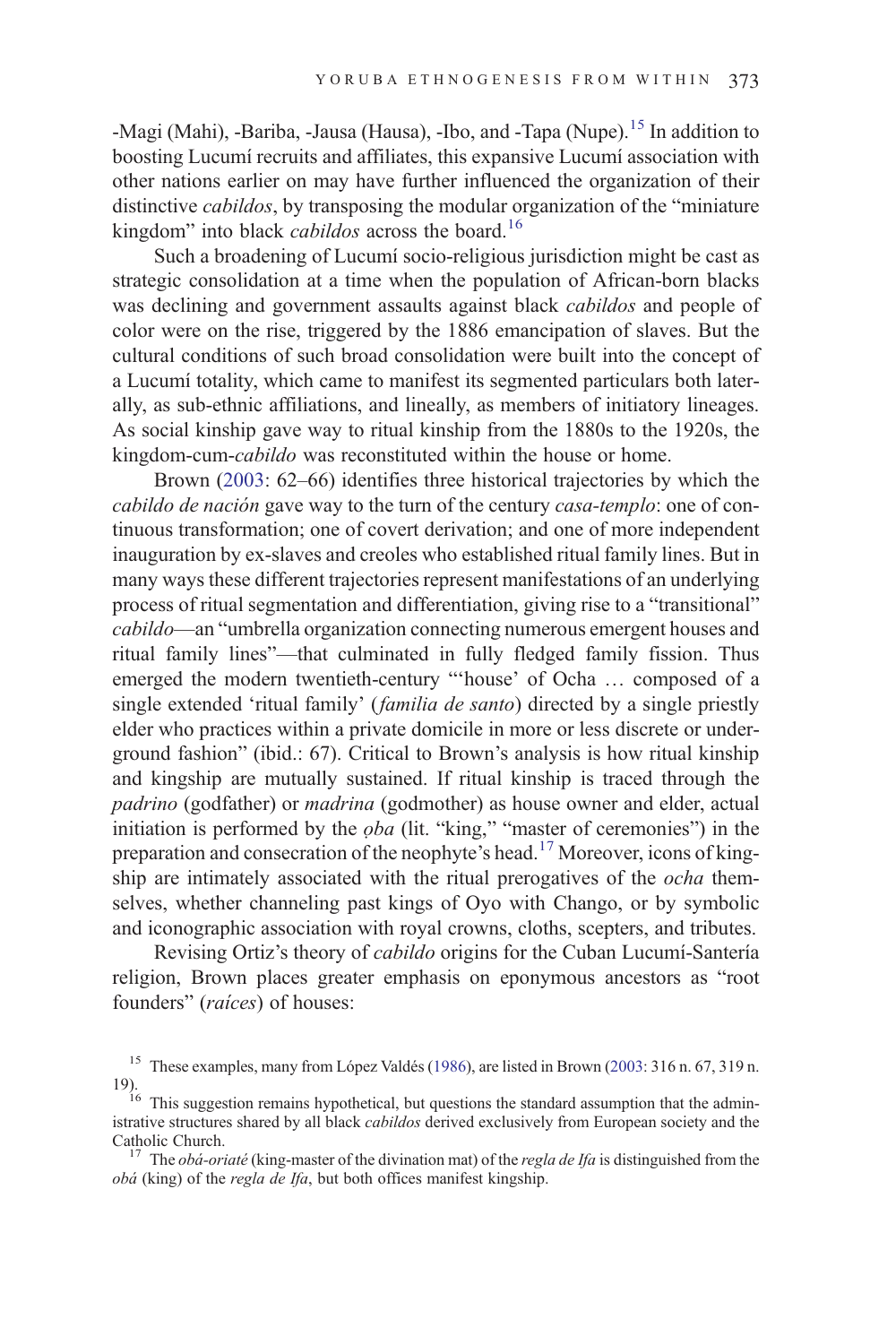A deeper 'starting point' of the Lucumí religion lies not so much in the cabildos as in revered personages who founded and led the religion's Ifá and Ocha 'houses' (casas or *ilés*) and gave birth to their corresponding *ramas* ('branches'). A *casa* (ilé in Lucumí) refers not merely to the physical domicile of a priest, but to a ritual 'family' of priests initiated by an elder of Ocha.… Rama refers to the genealogical lineage or lineage tributary from which priests (and their houses) descend. Casas are the nodes, as it were, of the *ramas*, and these terms together constitute the sacred genealogical organizing principles of the Lucumí tradition.… Upon consecrating the 'head' of an initiate, a ritual elder—the 'owner' (dueño) of a 'house'—becomes the 'godparent' (padrino or madrina) of a new 'godchild' (ahijado or ahijada). The new member of the house comes to have 'brothers' and 'sisters' (hermanos and hermanas) among the house's other initiated priests, both alive and deceased (eguns). The term 'house' can also subsume collegial or 'working' relationships with priests of other houses or *ramas* (ibid.: 74).

I have quoted this passage at length because it so clearly identifies the genealogical matrix within which Lucumí houses and their ritual lineages were produced, mirroring the characteristic principles of fission and fusion in segmentary "lineage" systems more generally. Although house lineages and their segments appear to continuously divide and break free over time, such fissiparous pressures are counterbalanced by consolidating trends of lineage fusion, when, as Brown points out, the house subsumes "'working' relationships with priests of other houses or *ramas*." My point in highlighting this countervailing trend is not merely to complement fission with fusion, but to reestablish the immanent frame of the Lucumí casa (ilé) as whole-in-the-part. What Brown sees as a basic break between the old *cabildos* and the founding of new "houses" can be recast in much more continuous terms, as a mode of sortal—in this case "genealogical"—particularization, privileging an initiatory principle of lineal descent that came to dominate the "town" in the "home." If the miniature kingdoms of the nineteenth century no longer shaped corporate architecture and organization, they nonetheless persisted within the domestic iconography of the *casa templos*, manifesting through the *obá*'s rites of consecration, as well as in royal and warrior ochas, and their emblems, altars, and shrines.<sup>18</sup>

## Nagô Themes and Variations

The development of the Nagô nation within Brazilian Candomblé is so embedded within twentieth-century ideologies of Yoruba purity and authenticity that it is difficult to excavate its genesis from within the lay Catholic brotherhoods (irmandades) of the colonial period. In his foundational study of the African religions of Brazil, Roger Bastide [\(1978](#page-28-0)) explored the multifarious affinities between the Fon and Yoruba divinities of the Jeje and Quêto/ Nagô nations and their saintly counterparts in Catholicism, locating them

<sup>&</sup>lt;sup>18</sup> Brown ([2003](#page-28-0): 210–86) discusses the "Palace of the Obá Lucumí" as a mythic template of the kingdom/palace within the *casa de ocha*, one which resonated with the Spanish king's representative in Cuba while invoking Yoruba kingship as "a diasporic chronotope" (ibid.: 211).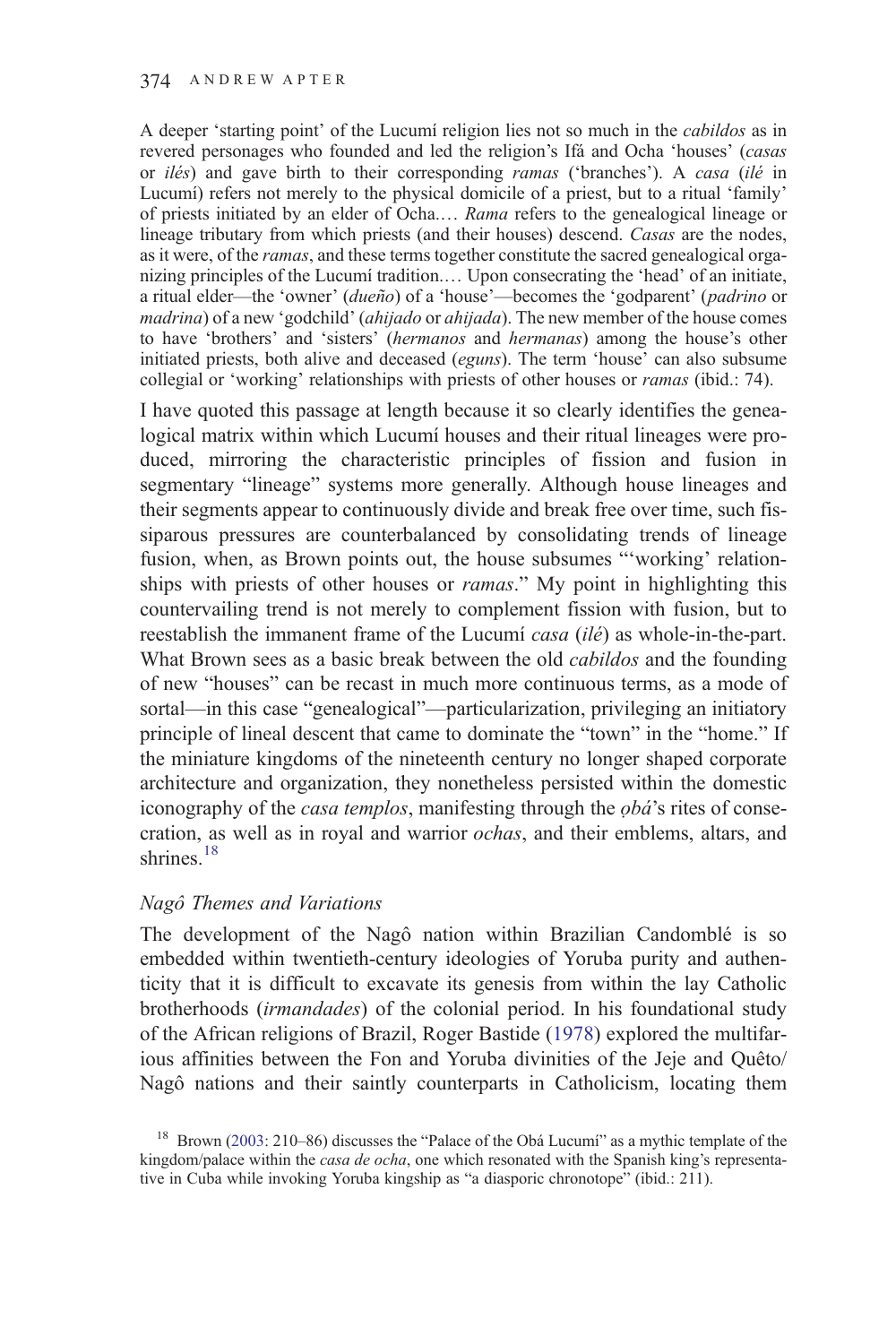within a broad range of class contexts and regional variations. Salvador de Bahia represented the genuine or "pure" Candomblé for Bastide, with "corrupted" and "degraded" forms spreading inland and southward, reflecting the "anomic" consequences of industrialization and labor migration. Areas like Minas Gerais, where gold mining in the eighteenth century supplanted the declining sugar economy in the northeast, were hardly worthy candidates for the true Candomblé, where instead one found the so-called Bantu "sects" of "congadas," festival groups organized by such black brotherhoods as Our Lady of the Rosary, St. Balthazar, Saint Benedict, Saint Iphigenia, the Girdle of Saint Francis, and so on. But it is here, in the mining communities of the colonial period that Bastide developed his analysis of Brazil's "two Catholicisms," one white and European, the other black and Africanized, ritually reconstituting black kingship and court society.

Indeed, Bastide's discussion of these brotherhoods parallels the Cuban cabildo in crucial ways. Both served as mutual aid societies that rotated credit, guaranteed funerals and burials, and financed the manumission of a certain number of slaves each year (Bastide [1978:](#page-28-0) 116). Both fomented a sense of shared ethnic kinship. Both took over the streets in public processions during holy days. But the most striking congruity concerns the royal offices and titles, and the protocols that these latter commanded:

…the still vivid memories of African kingship emerge even more plainly in the congadas. These festivals accepted the continuance of a monarchic regime for Brazilian Negroes—in an adulterated form, of course, and incorporated into the worship of Our Lady of the Rosary. The earliest mention of a *congada* is in the town of Iguarassu in Pernambuco in 1700, but it already existed, at least in fragmentary form, in the middle of the seventeenth century, and its origin can be traced back to Portugal. Pereira da Costa tells us that each parish had its king, queen, secretary of state, marshal, herald of arms, ladies-in-waiting, etc., who were addressed as 'Your Majesty,' 'Your Excellency' or 'Madam.' The election was held on the feast day of Our Lady of the Rosary and was the occasion for dancing, which varied in type according to the ethnic origin of the king (ibid.: 120).

Here we confront the miniature monarchy in motion, replete with entourage and royal salutations within a "Bantu" rather than Mina or Nagô ethnic nation. But such designations had a fluid content, indicated by the variable ethnicity of the king and associated choreographic styles. The festivals culminated in ritual coronation, processing to the chapel, where "the priest consecrated the man whom the brotherhood had chosen by placing a cardboard crown on his head" (ibid.: 121).

There is no question that Congolese slaves—especially those from the Kingdom of Kongo—would have recognized the marriage of Catholicism and monarchy in the brotherhoods from their own dynastic conversions, beginning with Nzinga a Nkuwu's baptism in 1491, and consolidated under his son Alfonso, who developed Christianity into a royal Kongo cult (Thornton [1984:](#page-31-0) 148). Though many of the African coastal societies were touched by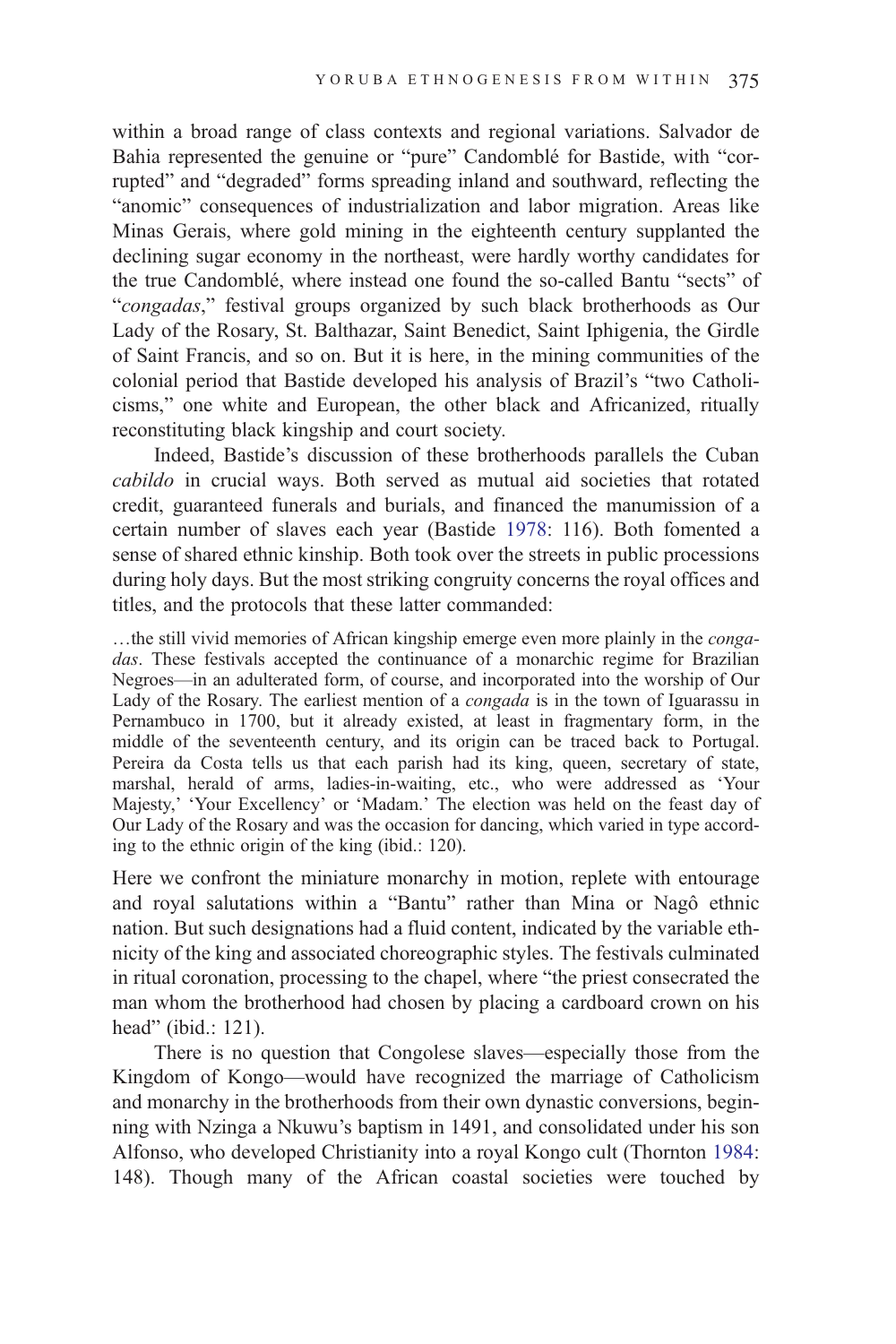missionaries during the centuries of the Atlantic slave trade, none appropriated the theocratic models of Catholicism as fully as did Kongo in the sixteenth century and seventeenth centuries. Yet it would be a mistake to attribute the Minas Gerais ritual monarchies to Congolese influences alone, since the majority of enslaved Africans during the formative years of the brotherhoods, from 1690–1750, came from the Mina coast, and were primarily Fon and Yoruba (Kiddy [2005](#page-29-0): 39–45). It was only after 1750 that Congolese slaves came to dominate demographically, putting their "Bantu" ethnic stamp on the black brotherhoods of Minas Gerais.<sup>19</sup> As Kiddy explains:

The documentation demonstrates that Brazilians had started importing Mina slaves into the port of Rio de Janeiro at the beginning of the eighteenth century, and many of those slaves were destined for the mines. These slaves became the earliest members of the rosary brotherhoods in Minas Gerais and participated in shaping the heterogeneous communities that the brotherhoods would become. Within the brotherhoods, West African slaves could begin to reconstruct their worlds around common cultural elements such as kinship, kingship, expressions of hierarchy, and a link with the ancestors (ibid.: 49).

In other words, the formative framework of black brotherhood royalism was primarily Fon and Yoruba in origin, establishing a West African politico-ritual "grammar" that was subsequently "filled" with Central African content, as in songs, rhythms, names, and even "nations." I would argue, however, that beneath the "Bantu" exteriors that built up around it, a more fundamental Yoruba-Fon substrate endured, motivating the very formal transposition of whole into part, of kingdom into brotherhood.<sup>20</sup> I am aware that this line of interpretation can be pushed too far, succumbing to a cultural chauvinism not unknown among Yoruba specialists.<sup>21</sup> However, it is precisely the more abstract and formal features of generative cultural models that are most structurally determinative yet most difficult to perceive.

The complementary trajectory is easier to discern—how the Yoruba framework of gods and kings directly associated with the Nagô nation came to take over Bantu and other non-Nagô Candomblé houses, whether by absorption, imposition, or conscious appropriation. In Bahia, Bastide explains, despite the multiplicity of Congo and Angola houses, a general Yoruba paradigm prevailed: "The Yoruba imposed their divinities and the structure of their ceremonies on the other 'nations.' The result is that today everyone worships the same gods in his own language, with his own music, in structurally

Our Lady of the Rosary during the 1620 Festival of Xavier in Luanda.

<sup>&</sup>lt;sup>19</sup> Kiddy ([2005](#page-29-0): 94) discusses a registration book for Rosary brotherhood in Mariana from 1754, which listed the ethnicity of 85 percent of its members, of whom 62 percent were West African, mostly identified as Mina.<br><sup>20</sup> On the referential ambiguities of the ethnonym "Mina," see Hall [\(2003](#page-29-0)) and Law ([2005\)](#page-29-0). For

the variably Yoruba component of "Mina," see Lovejoy [\(2004](#page-30-0): 42); Reis and Mamigonian ([2004\)](#page-30-0), who discuss the "Mina-Nagô" outside of Bahia; and Carvalho Soares [\(2004](#page-29-0)), who argues that "Mina" in Rio de Janeiro became increasingly Yoruba in the nineteenth century.<br><sup>21</sup> See Heywood and Thornton [\(2007](#page-29-0)) for Kongo kings already present in the Brotherhood of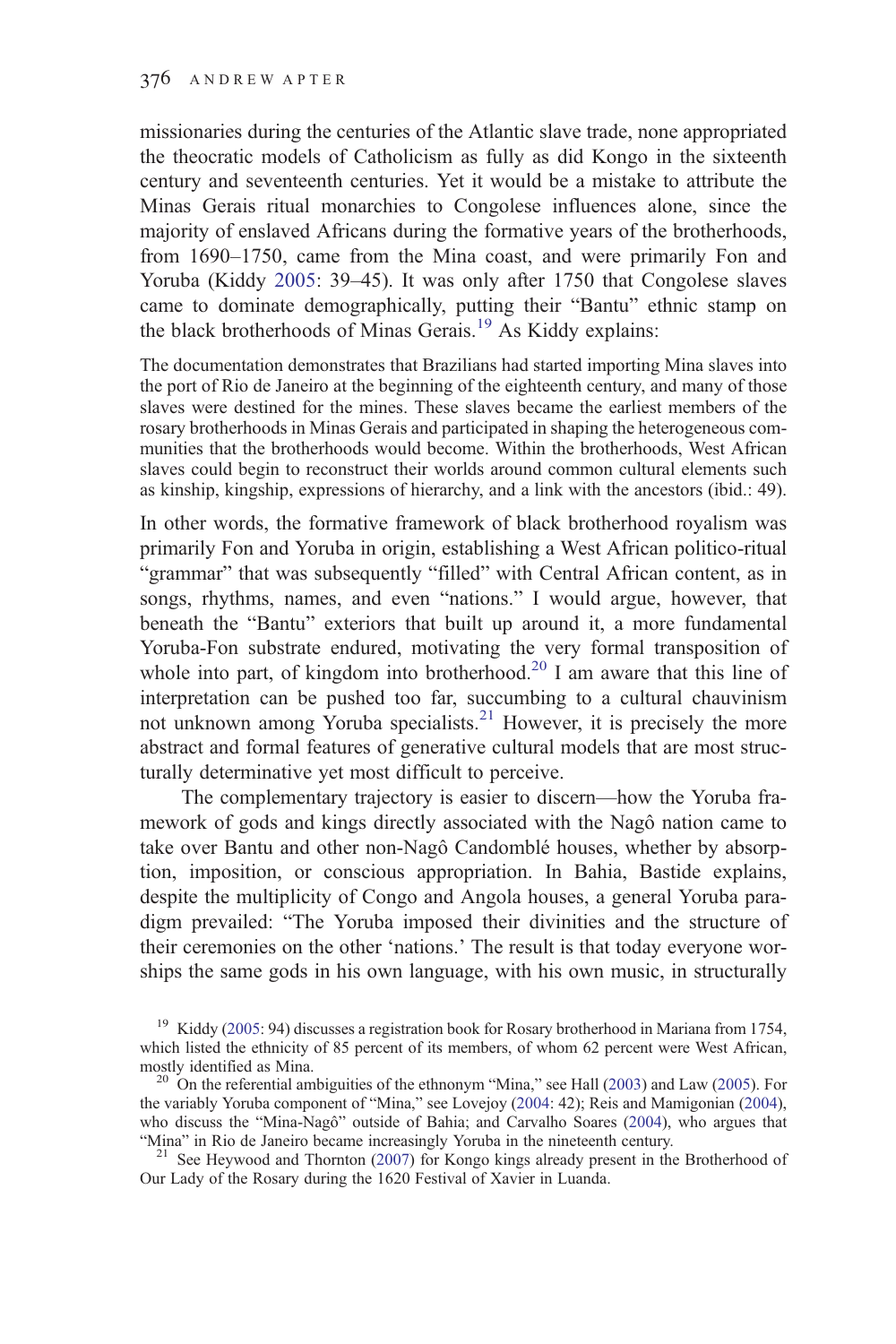similar ceremonies.… Throughout this region the prestige of the Nagô was so high that rivalry compelled the other 'nations' to borrow the organization system of their cult, along with their orixás, which they identified with their own voduns or spirits. They borrowed not only the essential features of the Nagô rites but even their priestly hierarchy" (1978: 194–95, my emphasis).

From this Yoruba-centered perspective, all gods are orisha (orixa), all rituals, sacrifices, and invocations follow Nagô conventions, and all Candomblé nations replicate the core features of the ritual Nagô nation form. Even the cult of Indian spirits adopted Nagô norms, giving rise to the caboclo Candomblé houses. Whether rightly or wrongly, Bastide attributes such mimetic appropriation to Nagô's ruling status within the hierarchy of Bahian Candomblé houses, a position earned by its imputed fidelity to an authentic African tradition: "Thus the prestige of the 'Nagô' finally won out everywhere. Their prestige derived from their having upheld the ancestral religion most faithfully in the original form in which it had been brought to America by Ketu priests captured by the Dahomans and sold into slavery Bahia. Thanks to the initiation of generation after generation of new filhas de santo, vestals of the sacred fire, the tradition has been maintained without any adulteration or falsification" (ibid.: 197).

Bastide's line of argument reveals not only the modular reproduction of the Nagô ritual nation throughout non-Nagô Candomblé houses, but also the complicity of the anthropologist in ratifying claims of ritual authenticity in what would become a religious purification movement.<sup>22</sup> Central to Bastide's perspective, however, is a model of ritual reproduction through initiatory lineages that consolidates the "blood-lines" of Nagô purity within a competitive field of Candomblé houses, designated by ilé ("house") in Yoruba and either casa ("house") or teirrero ("yard") in Portuguese.

We are now in position to trace the trajectory of Candomblé's privileged Nagô line from Afro-Catholic irmandades to the genealogically constituted houses and families that—in Yoruba terms—they came to manifest. The emergence of Candomblé houses within Afro-Bahian society is difficult to pinpoint, but Parés [\(2004](#page-30-0): 189) argues that by the early nineteenth century a number of ethnic "nations," particularly Angola, Jeje, and Nagô, were coalescing around work crews (cantos), Catholic brotherhoods, secular dance-drum gatherings (batuques), and what were already identified as Africa-derived Candomblé congregations. Parés (ibid.: 190) further suggests that a predominantly Jeje (Fon-Dahomean) religious template had already formed when the relatively late and concentrated influx of Nagô slaves in the 1820s began in Bahia, revaluing the Jeje-based "vudum" deities with the Nagô-Yoruba "orixá." By the 1830s, Nagô ritual dominance was portended with the founding of the Casa

<sup>&</sup>lt;sup>22</sup> See Capone ([2010\)](#page-28-0), Johnson [\(2002](#page-29-0)), Matory [\(2005](#page-30-0)), Parés ([2004\)](#page-30-0), and Sansi [\(2007](#page-31-0)) for discussions of this complicity and its impact on the politico-ritual capital of the cults.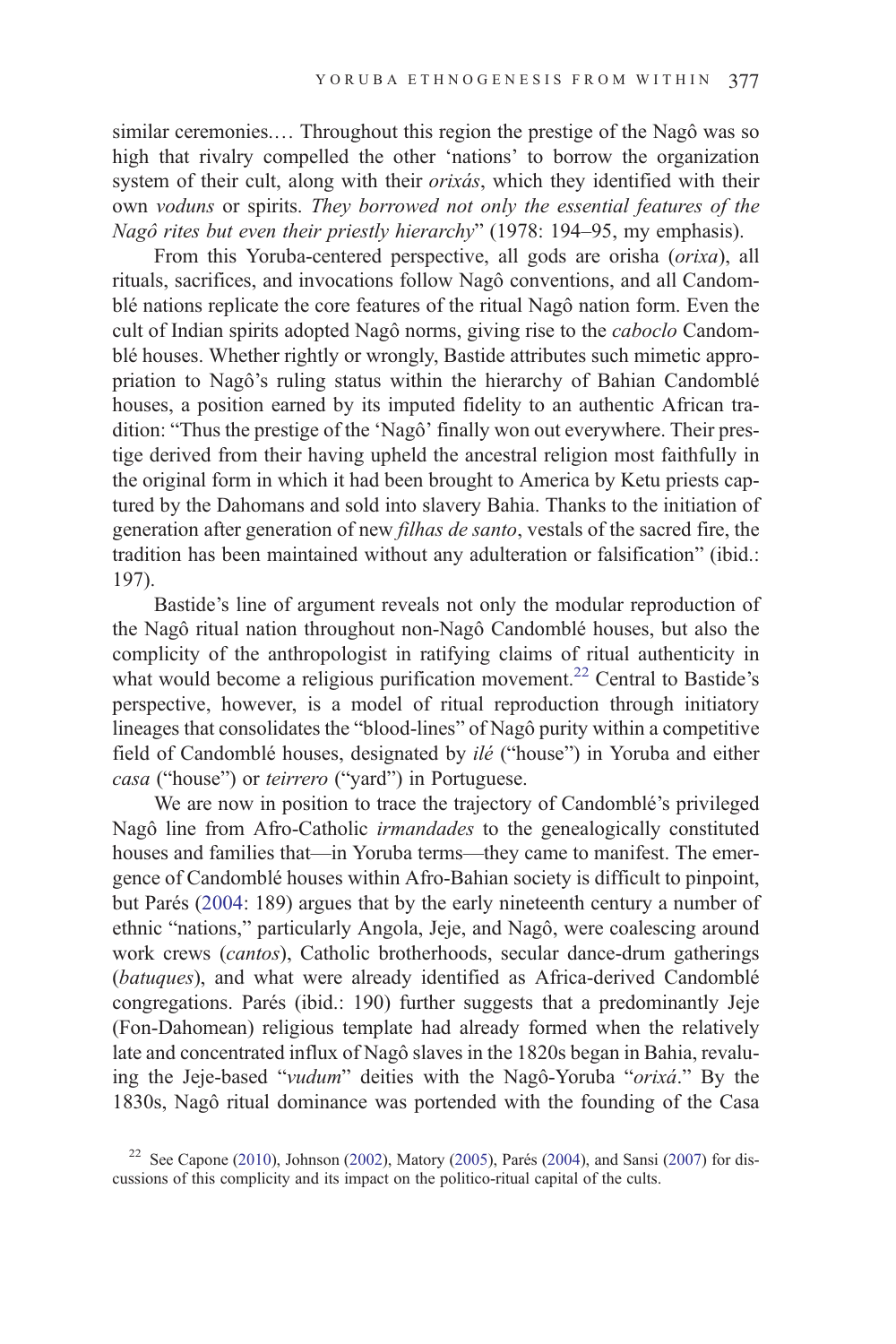Branca do Engenho Velho, also known as Ile Iyá Nassô after the mother of its putative founding priestess, which became known as the original Candomblé house from which the "pure" Nagô branches have descended. The dual-naming is significant because it points to two important originary frames: the first, as "the White House of the Old Sugar Mill," invokes nothing less than the Great House of the sugar plantocracy, relating colorations of whiteness and purity that, I will argue, took on racial overtones. To this day, this "house" and those branches founded by its ritual descendants are known as the "great houses" of Candomblé (Matory [2005](#page-30-0): 125). The second designation as the house of "Iyá Nassô" frames the temple with reference to the its charismatic founder, Marcelina-Obatossi, whose mother held the title of Iyá Nassô in the Nagô-Yoruba Xango (Shango) cult.<sup>23</sup> Variant accounts of how together they returned to the kingdom of Ketu in Yorubaland, and thereafter brought back the "true" tradition to Bahia, establish an important return-to-the-homeland precedent for re-Africanizing Nagô-Candomblé lines according to authoritative standards of ritual purity.<sup>24</sup> But it is the logic of eponymous nominalization and the lineages which founding ancestors inaugurate that—as with the Lucumí casas de templos—I wish to emphasize at this juncture. The very plurality of names—the one institutionally framed, the other focused on personages—captures a movement of particularization in which lineal modes of genealogical reckoning emerge from the "house" and rise to the fore.

If cosmologically the Candomblé houses manifested Oyo and Ketu kingship within their walls as condensed "mystical geographies," sociologically the two dominant "wholes" were Catholic brotherhoods and sugar plantations, representing the urban and rural "niches" in colonial Brazil where African religions reemerged (Bastide [1978](#page-28-0)). Like the congadas of Minas Gerais further south, the Candomblé houses developed from brotherhoods. According to Johnson, "As a community … the terreiro Engenho Velho had its roots in the Catholic brother- and sisterhoods (irmandades), the men with Our Lord of Martyrs, the women with the order of Our Lady of the Good Death (Nossa Senhora da Boa Morte)" (2002: 75). It was out of this sisterhood that Marcelina-Obatossi emerged, founding the terreiro named after her "mother," Iyá Nassô (ibid.) to inaugurate a lineage model of what Matory ([2005:](#page-30-0) 125) calls "initiatic families," thus setting the stage for segmentation and fission within the ritual lineage at large. As Johnson explains:

<sup>&</sup>lt;sup>23</sup> There is considerable inconsistency on the precise relationship between the woman known as Iya Nassô and her "daughter," who may have been her initiated godchild, but in this case the kinship

<sup>&</sup>lt;sup>24</sup> Johnson ([2002:](#page-29-0) 75–76) and Parés [\(2004](#page-30-0): 193–94) discuss various accounts of this voyage from Verger ([1981\)](#page-31-0), Bastide [\(1986](#page-28-0)), and Carneiro ([1961\)](#page-29-0). See Matory ([2005:](#page-30-0) 115–48) for a broader discussion of the transnational dynamics and mercantile motives of the Candomblé purification movement in both ritual and ideology.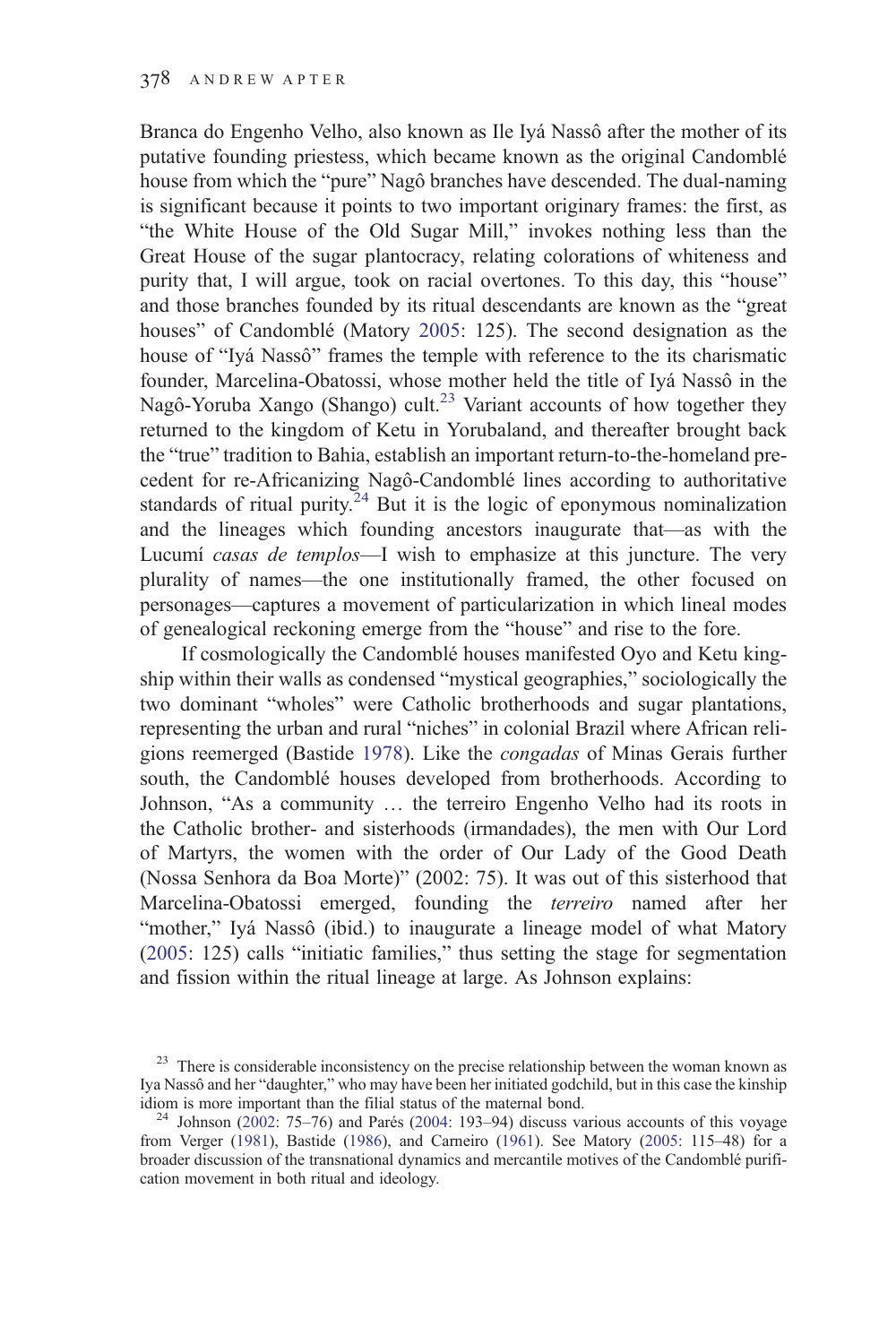With the death of the priestess and leader, Marcelina-Obatossi, succession disputes led to fission and the splintering off of two new terreiros: one in the neighborhood of Gantois, Iyá Omi Ase Iyámase, usually referred to simply as Gantois; the other called Axé Opô Afonjá (the force of the staff of Afonjá). These three houses, along with Alaketu, comprise the traditional houses of the Nagô-Ketu nation, the trunk of the tree from which thousands of descendant houses would branch and flower. They serve both as the genealogical progenitors of many terreiros in Brazil and as the authoritative model of tradition and correct liturgy for many more (2002: 76).

Here we see in full evidence how the blood-based logic of ritual initiation within the "royal" line of Marcelina-Obatossi took precedence and continued to shape relations within and between Candomblé houses; that is, how blood became the dominant idiom of the "kingdom" within the cult. The connection between ritual kinship and the collective power of the terreiro is nicely captured by Matory's discussion of the Yoruba concept of àshe, a concept in Yorubaland that relates the animating force of sacrificial blood and associated medicines to personal power, agency, authority, and kingly command, but which in Brazil has come to further specify the very shared genealogical substance of initiatic families:

In Brazil, *axé* can be a *countable* thing. An *axé* is the membership of a temple (or a family of temples), united by the same continuous ritual transmission of  $ax\acute{e}$  from a founding priest or priestess to the 'children-in-saint' whom they have initiated and so forth. Thus, one might ask a worshipper which axé he or she belongs to. In reply, he or she might identify the initiatic lineage by the name of its founder, its temple of origin, or its currently ranking temple. An axé (temple community or family of temples) is held together by shared axé (ritually constituted life-force) and, ideally, by a shared set of ritual conventions that are supposed to have remained unchanged since the founding of that  $axé$  (family of temples) (2005: 124).

Through the lens of axé, we can see how the great White House of the Old Sugar Mill, sometimes referred to as just Casa Branca (White House), came to manifest that of its founding priestess, Marcelina-Obatossie, disseminating through lineages of her initiated god-children. The very names of those houses that broke away through fission are at once "linked to the axé of Iyá Nassô" (ibid.: 125), yet emphasize their own distinctive identities as crucibles of their own axé. The "Iya Omi Ase" of Gantois means "mother of the water of àshe" in Yoruba, at least initially referencing the ritually loaded term "water" which in orisha worship refers to the reproductive "blood" of mothers as a potent manifestation of collective àshe (see Apter [1992:](#page-28-0) 97–116), whereas the "Axé Opô Afonja" references the àshe of the historic Are-Ona Kakanfo of Ilorin who, as head of the army of the Oyo Empire, led a rebellion against its king (Johnson [1921](#page-29-0): 191–92), thereby serving as an effective charter for a Candomblé house that was born of fission.

But as Matory has also emphasized in his quotation above, "axé can be a countable thing," a statement that accurately captures, from a Yoruba perspective, the emergence of quantity out of quality or thinghood; that is, from an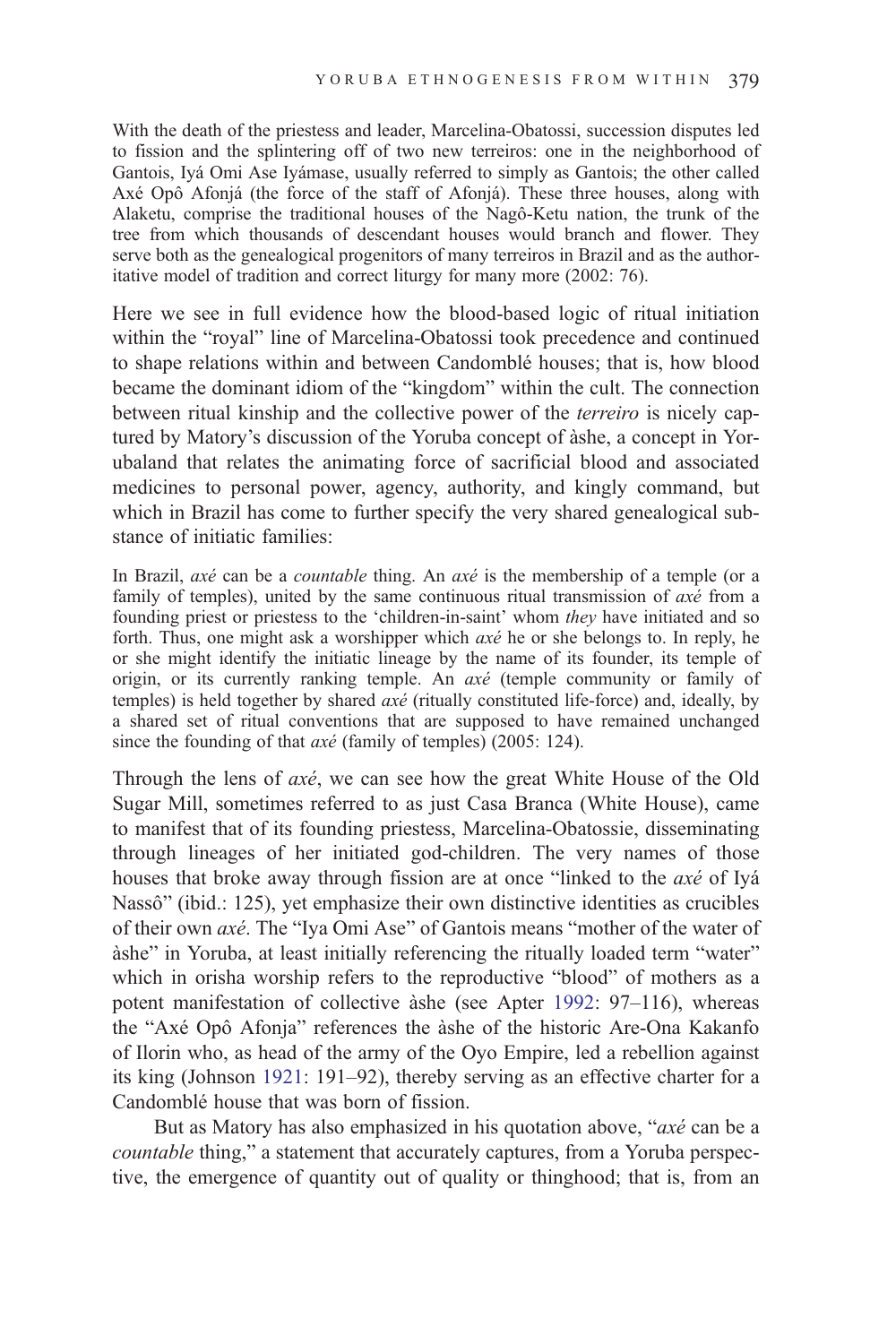encapsulating category or totality of *axé* rather than additive quanta forming aggregate sets. That the sense or reference of this totality may change according to spatial location and historical context does not detract from its "countability" through particularization, but only underscores the variable "wholes" through which its parts—as cult initiates—are manifestly made. The members of a Candomblé "house," like those of an orisha cult or Lucumí *casa*, are not recruited or assembled as a subset of a given population; rather they are generated by  $ax\acute{e}$ , ritually crowned and reborn through initiation. One vector of transmission, the town in the home, ritually transposed as the kingdom in the cult, was manifested through the historical emergence of the Candomblé house from the Catholic brotherhood, in which the various kingdoms of God, the colonial state, and the Dahomean-Yoruba homelands were reinscribed. Another powerful vector of transmission motivating discourses of ritual purification, during what Parés ([2004:](#page-30-0) 191–98) identifies as the first and second phases of Candomblé's Nagôization (1870s–1930s) appears to derive from the earlier sugar plantations of the nineteenth century and their caste-like ideologies of racial purity and miscegenation.

Like the Great Houses of Nagô Candomblé, the casa grande of the sugar plantocracy was obsessed with hierarchy, rank, and purity. Although much has been written both for and against the myth of racial democracy in Brazil, and its antecedent ideologies of color stratification under slavery, there is no question that ideas about honor, status and blood naturalized productive relations on the sugar plantations. Bastide describes the *casa grande* as the *hub* of the plantation system at large:

The master's family was endogamous; it wanted no black blood in its veins. A wife was chosen with an eye to her racial purity and her fitness to bear her husband's children and propagate his line.… The intermediate class consisted of poor whites who could survive only by integrating themselves as dependents within the only stable units the colony, the big landowning families, and of mulattoes or free Negroes almost totally assimilated into the Portuguese civilization. The house slaves were selected for their beauty, intelligence, health, and cleanliness from the Creole blacks or the Mina or Nagô Africans, i.e. almost exclusively from the West African group. The field hands were unusually Bantu or semi-Bantu. In short, social status increased with proximity to European values as represented by the master and his wife (1978: 68).

Even if we allow for a certain degree of stereotyping in this portrayal of the casa grande, the language of racial purity was clearly central to an ethnically stratified productive regime ruled by white "blood," followed by descending orders of status and labor correlated with increasing degrees of "polluting" blackness.<sup>25</sup> Upward mobility was extremely limited for blacks within this

<sup>&</sup>lt;sup>25</sup> Bastide's placement of Nagô house slaves above Bantu field slaves may represent his own Nagô bias as a Candomblé initiate rather than the historical ideology that was actually in play, since Creoles and Congos (Bantus) are often merged in opposition to a Nagô line. See Apter ([2002\)](#page-28-0) for an analysis of a comparable Rada-Petwo divide and its ritual inversion in Haitian vodou.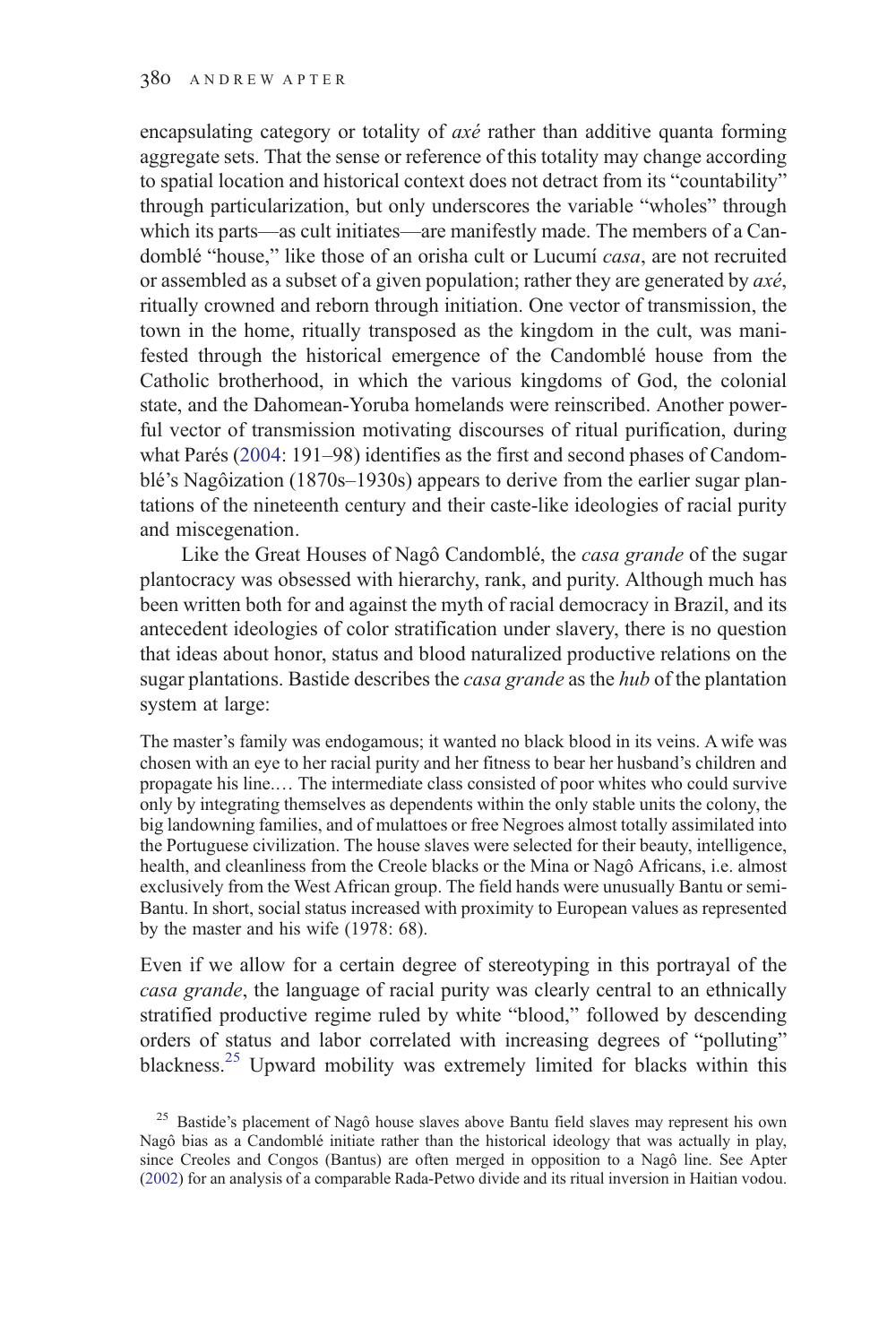hegemonic system, resulting in strategic miscegenation from below, which, again following Bastide, was "characterized by the expression 'limpar o sangue,' the purging of the blood by sleeping with whites and producing children with lighter skin, whose white fathers would help them along and who might in this way be freed from the yoke of slavery and enjoy an advantage when it came to economic competition" (ibid.). From the standpoint of black bondage, if such "cleansing" led toward freedom, for white planters it threatened the categorical separations that supported their power and privilege. Thus the fear and threat of racial mixing encouraged the policing of bloodlines from above, excluding mulattos from the inner circles of elite marriage, education, and society while criminalizing blackness at the margins. The Brazilian Creole was paradoxically a sign of "progress" and a creeping threat to white overrule.<sup>26</sup>

When seen against the historical backdrop of the *casa grande* and its logics of cleansing, the cultivated purity in the "great houses" of Bahian Candomblé resonates with striking symmetry. They maintain the "pure" Nagô-Ketu-Oyo tradition where other houses are "syncretistic," mixing categories and practices from dubious sources among mestizo-caboclo spirits and their devotees. Nagô orthodoxy and ritual purity not only claim fidelity to African precedents, but also refer to the quality of a House's axé, that ritual blood of the initiatic family that is channeled by lineages and produces new "children." Like the white plantation overlords, the "matriarchs" and "patriarchs" of the Nagô houses regulate the propagation of "pure" lines of descent, uncorrupted by the dubious ancestors (egum) and mixed spirits (cabo-clos) which are kept at bay (Matory [2005:](#page-30-0) 129). There is a systematic inversion and displacement at work that in some ways reverses the casa grande, since the telos of ritual purification is embedded in a project of re-Africanization. Yet to say that blackness triumphs over whiteness in this context misconstrues the colorations of race and nation in Candomblé, for ritual whitenesss sustains the language of purity in the cooling white (funfun) deities of Oxala and his congeners. To be sure, the mulatto mixing of black and white is displaced onto the mestizo mixing of Indian and white in the unstable category of caboclo, which in Nagô temples embodies the essence of ritual pollution, and includes Bantu admixtures as well. But such shameful taints can be overcome through healing rites of "cleansing" (limpeza) that send meddlesome egums and caboclos away (ibid.: 130–31), or by seeking connections with a "purer" house. As Matory explains: "Any given priest and his or her temple might abandon their original axé and seek affiliation with an older and more

<sup>&</sup>lt;sup>26</sup> For preoccupations with racial purity and white marriage within the planter class of colonial Bahia, see Schwartz ([1985:](#page-31-0) 269–75). For an extended discussion of how the tensions of miscegenation and whitening played out in Brazilian abolitionism and the nationalisms that followed, see Skidmore ([1993\)](#page-31-0) and Johnson (2002: 79–100).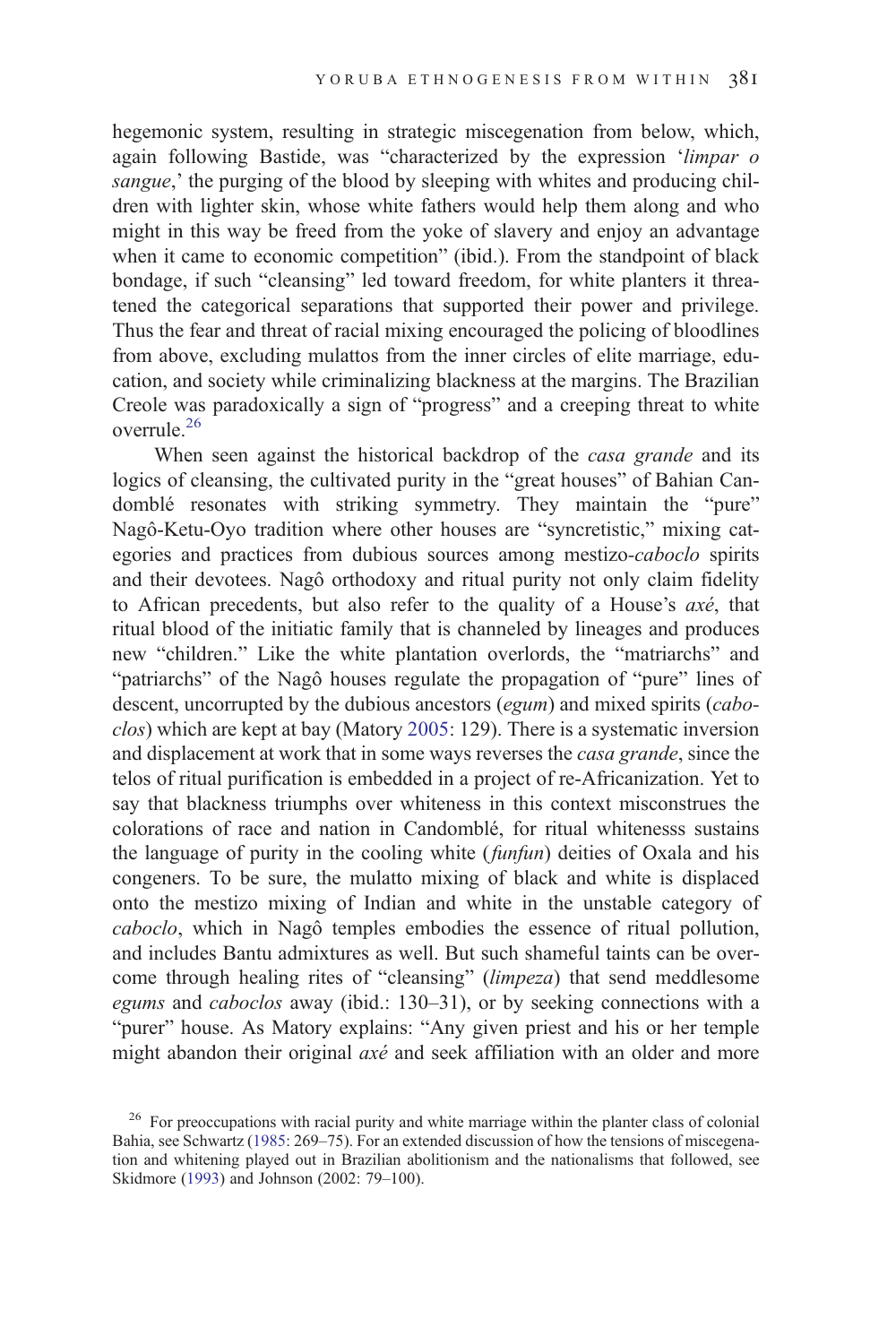prestigious axé," engaging in a form of ritual upward mobility that further benefits one's initiate-offspring (ibid.: 125).

What I am proposing as an extended hypothesis is that the logic of ritual purity in the great houses of Nagô Candomblé reworked the racial ideologies of blood and stratification in the casa grande of the colonial sugar estates, transposing principles of kinship and descent from social to ritual domains.<sup>27</sup> To be sure, the diasporic returns and commercial interests of free black Bahians in the nineteenth century, and the codifications and ratifications of anthropologists in the 1930s, were crucial to the Nagôization of Candomblé, as has been demonstrated by Matory ([1999;](#page-30-0) [2005](#page-30-0)), Johnson [\(2002](#page-29-0)), Parés [\(2004](#page-30-0)), and Capone ([2010\)](#page-28-0), and this helps explain how Nagô temples converted their ritual resources into social and political capital. But the idioms of royalism and genealogy which mediated and motivated these broader exchanges were generated by Yoruba scheme-transpositions "from within." It is not the cultural models of kingdom  $(ili)$  and house  $(il\acute{e})$  as such that I have emphasized, but the modes of manifesting the former within the latter, a process that has brought the parallel developments of Lucumí and Nagô houses into clearer focus.

Throughout this essay I have argued that an important strand of Yoruba ethnogenesis was fundamentally grounded in a cultural mode of quantification and boundary construction in West Africa and the Americas.<sup>28</sup> For all of the interest in how Yoruba identity developed from "without," beginning in the midnineteenth century with Christian missionaries and diasporic returnees, the "making" of the Yoruba was deeply embedded in the generative semantics of sortal particularization (Verran [2001\)](#page-31-0) and the transpositions of "house" and "home" through which idioms of genealogical descent emerged. In Yorubaland proper, I reversed received approaches to the building blocks of the social order by placing the town or kingdom as "prior to" and thus structurally immanent

\*\*\*

 $27$  I would further suggest that the Candomblé *casa* transposes the caste-ideology of the colonial casa grande into the characteristically female-headed slave household, ritually transforming the slave house into the Great House, and by implication, slaves into masters. Support for this hypothesis is indicated by the predominance of female leadership in the Candomblé houses, the combination of aristocratic and slave references in the devotees' sartorial codes, and the historical fact, discussed in Parés ([2010\)](#page-30-0), that in the mid-nineteenth century, manumitted Candomblé leaders purchased slaves to augment their followers. That the actual founders of Candomblé houses were free urban blacks rather than plantation house slaves in no way precludes their appropriation of *casa* grande domestic frameworks within the terreiros, particularly given the salience of the "Big House" in the Brazilian popular imagination (Freyre [1986\)](#page-29-0). <sup>28</sup> To equate a mode of quantification such as sortal particularization with a "timeless cultural

essence" is misleading because it has no semantic content in and of itself, hence no substantive meaning, but establishes the formal ground of generating substances and meanings. The extent to which the same or similar quantifying logics pervade related language and cultural groups in West Africa cannot be determined without the type of technical analyses that Verran ([2001\)](#page-31-0) has done for Yoruba enumeration.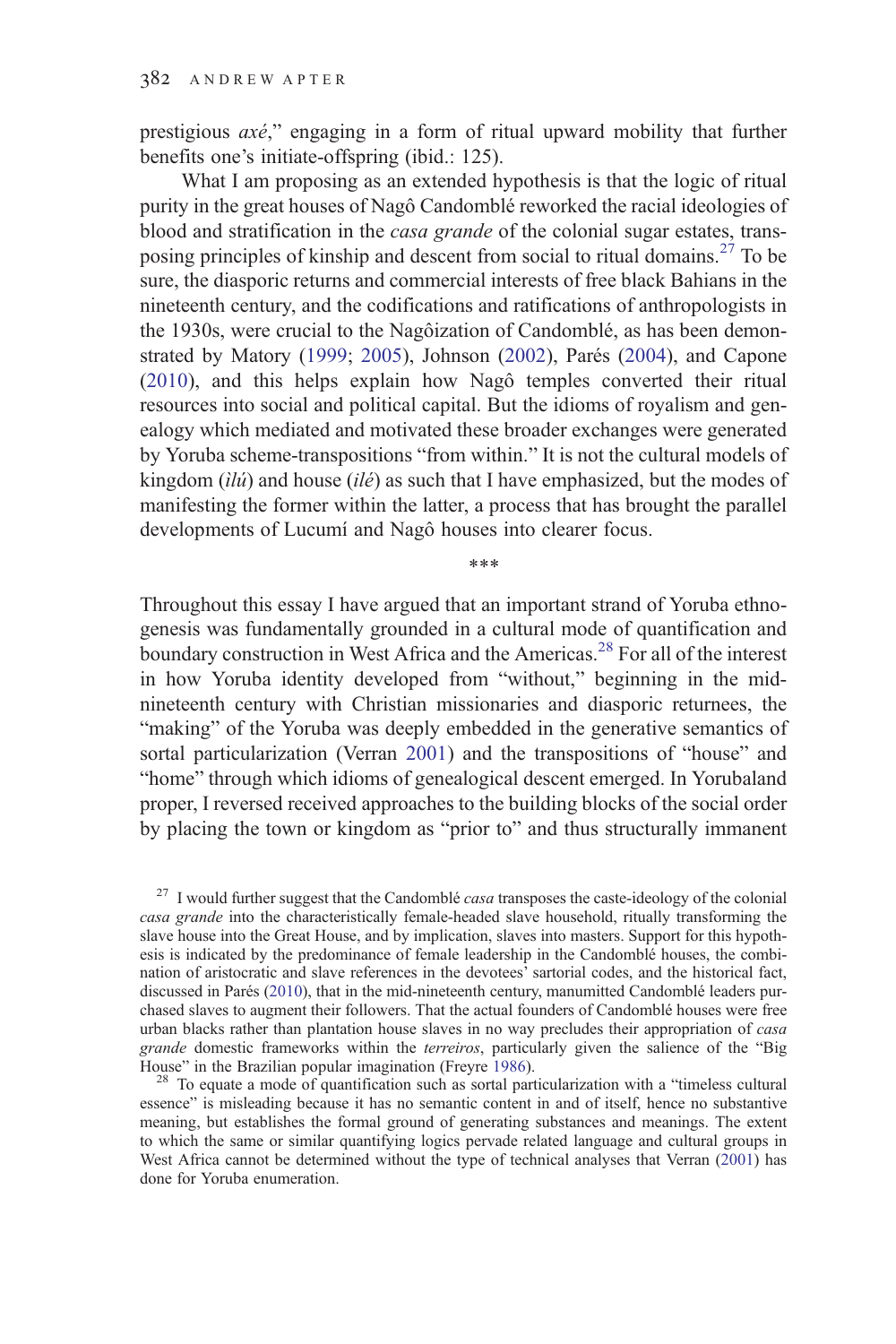within the residential compound or home. Such a counterintuitive approach to the town in the home—at least from the conventions of Western social science —was inspired by Barber's exposition of *oriki orile*, that form of praise-poetry celebrating lineage identities through towns of origin rather than eponymous ancestors (1991: 135–53, et passim). Moreover, once grasped as kingdoms in microcosm, Yoruba homes and their lineage dynamics can be seen as instantiating a range of organizational modes, including those made manifest through the very performances of *orikì* themselves, rather than as primary principles of a specific form and type—residential versus genealogical, agnatic versus cognatic, corporate versus symbolic, which the lineage debates could never pin  $down<sup>29</sup>$  When recast as emergent sortal determinations rather than primary structural types, Yoruba descent and its residential dimensions become manifestations of wholes in parts.

If in Yorubaland we saw how orisha worship effects such transpositions through collective rites of renewal, the same operational logic was also discerned at the core of Cuban Santería and Brazilian Candomblé. In each of these contexts, cult "houses" manifested prior kingdoms of origin that repossessed towns during public festivals, as *cabildos de nación* and *irmandades* that were ritually remade into neo-African monarchies. Within the emerging fields of socio-religious production in colonial Cuba and Brazil, the Lucumí and Nagô ethnonyms came to dominate along two axes of ritual accommodation and resistance: one lateral, assimilating non-"Yoruba" ethnic nations within their expansive brotherhoods; the other vertical, filtering the iconography of European royalism through Yoruba grammars of kingship and sovereignty. As the Lucumí and Nagô nations expanded, largely through religious avenues after the 1870s and 1880s, their social capital increasingly accrued through ties of ritual rather than ethnic kinship.

The capitalization of ethnic entrepreneurship that followed in Cuba and Brazil, and the consolidation of a Yoruba ethnicity in Nigeria that it energized, belong to the longer durée of Yoruba ethnogenesis in trans-Atlantic perspective (Matory [2005:](#page-30-0) 38–148). My goal has been to identify a critical cultural modality—a distinctive semantics of quantification—that rendered these developments both possible and intelligible, while also bringing novel historical interpretations to light.<sup>30</sup> In Cuba, the transition from *cabildo de nación* to casa de ocha was a continuous development of town into home—largely in response to state persecution—as ritual ramages and lines of consecration

<sup>&</sup>lt;sup>29</sup> For example, Barber [\(1991](#page-28-0): 168–72) shows how *orikì orilè*, of the mother demarcate cognatic descent lines vis-à-vis agnatic cores.<br><sup>30</sup> My focus on the logic of boundary construction from within is therefore the same *kind* of

argument that Dumont ([1970\)](#page-29-0) makes for explaining caste in India, although he generalizes "holistic hierarchy" into the organizing principle of South Asian society. Furthermore, my use of sortal particularization illuminates why ritual purity within the orisha-based tradition emerged in Cuba and Brazil, and not in Nigeria.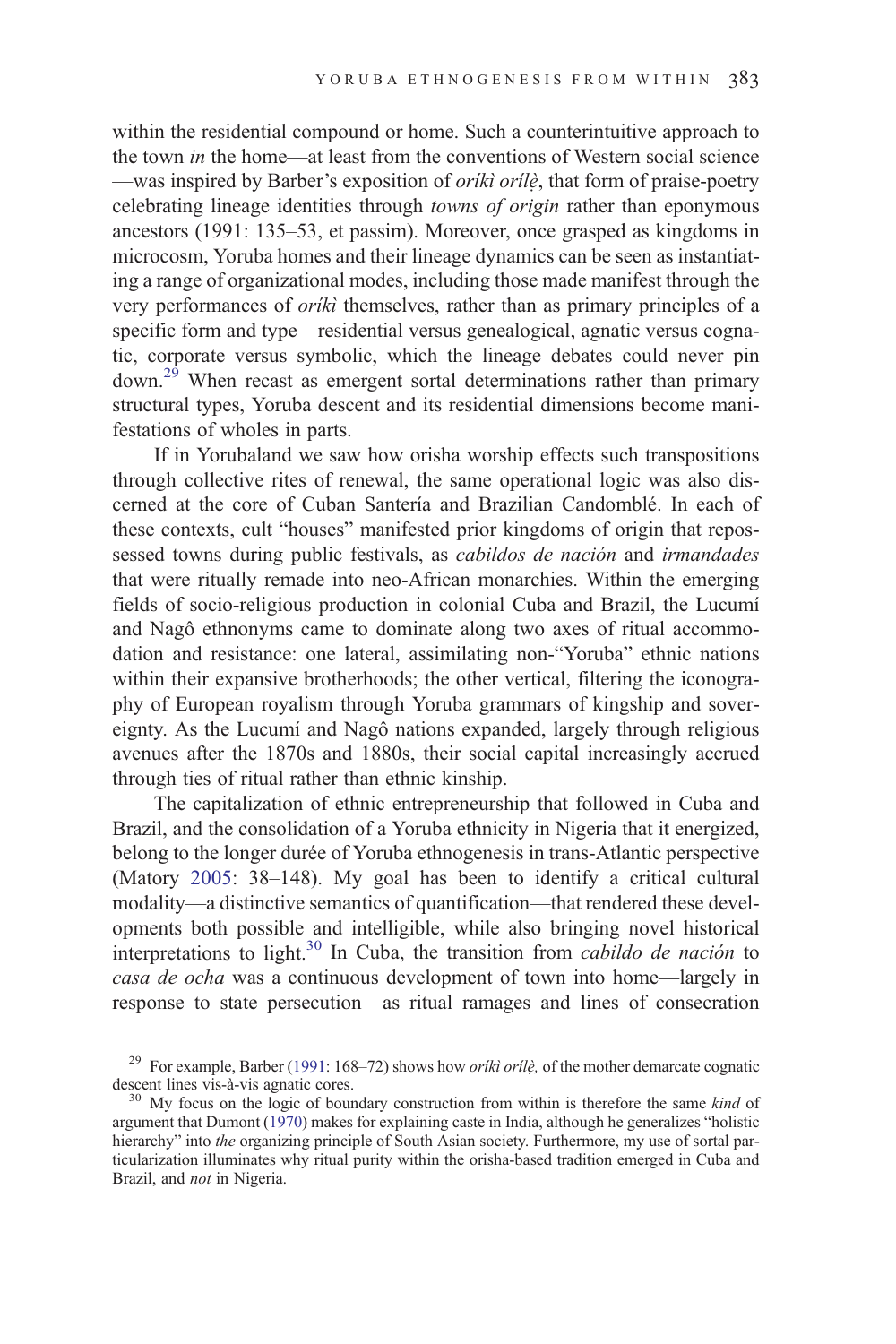<span id="page-28-0"></span>remade neo-African monarchies in genealogical terms. In Brazil, the emergence of Candomblé houses from black brotherhoods and sisterhoods resonated with the historic casa grande, transposing plantocratic fears of racial mixing into obsessive concerns with ritual purity. Thus when Matory ([2005:](#page-30-0) 115) asks, "Why is it that Brazilian Nagô Candomblé and the Cuban Lucumí Regla de Ocha pursue ritual objectives of 'purity' and 'cleansing' that are virtually absent from the cognate Nigerian  $\partial r$ *isa* religions that are typically regarded as their origins?" we can point to the ritual reworking of color stratification within the New World cults. That the considerable literature on Nagô purification has overlooked this specific transposition of racial and ritual bloodlines attests to the insights afforded by Yoruba modes of demarcation and boundary formation in the plantation societies where neo-African identities initially emerged. If such motivating logics are difficult to perceive from without, they provide new perspectives on the diasporic trajectories of Yoruba ethnogenesis from within.

#### REFERENCES

- Ajayi, J. F. Ade. 1960. How Yoruba Was Reduced to Writing. Odu 8: 49–58.
- Akinnaso, F. Niyi. 1980. The Sociolinguistic Basis of Yoruba Personal Names. Anthropological Linguistics 22, 7: 275–305.
- Apter, Andrew. 1992. Black Critics and Kings: The Hermeneutics of Power in Yoruba Society. Chicago: University of Chicago Press.
- Apter, Andrew. 1995. Notes on Orisha Cults in the Ekiti Yoruba Highlands: A Tribute to Pierre Verger. Cahiers d'Études Africaines 35, 138/9: 369–401.
- Apter, Andrew. 2002. On African Origins: Creolization and Connaissance in Haitian Vodou. American Ethnologist 29, 2: 233–60.
- Barber, Karin. 1991. I Could Speak Until Tomorrow: Oríkì, Women, and the Past in a Yoruba Town. Washington, D.C.: Smithsonian Institution Press.
- Barth, Frederick. 1969. Introduction. In F. Barth, ed., Ethnic Groups and Boundaries: The Social Organization of Cultural Difference. Boston: Little, Brown, 9–38.
- Bastide, Roger. 1971. African Civilizations in the New World. New York: Harper Torchbooks.
- Bastide, Roger. 1978. The African Religions of Brazil: Toward a Sociology of the Interpenetration of Civilizations. Helen Sebba, trans. Baltimore: Johns Hopkins University Press.
- Bastide, Roger. 1986 [1960]. Sociología de la Religión. Madrid: Ediciones Jucar.
- Beier, Ulli. 1980. Yoruba Myths. Cambridge: Cambridge University Press.
- Bender, D. R. 1970. Agnatic or Cognatic? A Reevaluation of Ondo Descent. Man (NS) 5, 1: 71–87.
- Bourdieu, Pierre. 1977. Outline of a Theory of Practice. Richard Nice, trans. Cambridge: Cambridge University Press.
- Bowdich, Thomas E. 1819. Mission from Cape Coast to Ashantee: With a Statistical Account of that Kingdom, and Geographical Notices of Other Parts of the Interior of Africa. London: J. Murray.
- Brown, David H. 2003. Santería Enthroned: Art, Ritual, and Innovation in an Afro-Cuban Religion. Chicago: University of Chicago Press.
- Capone, Stefania. 2010 [1999]. Searching for Africa in Brazil: Power and Tradition in Candomblé. L. L. Grant, trans. Durham: Duke University Press.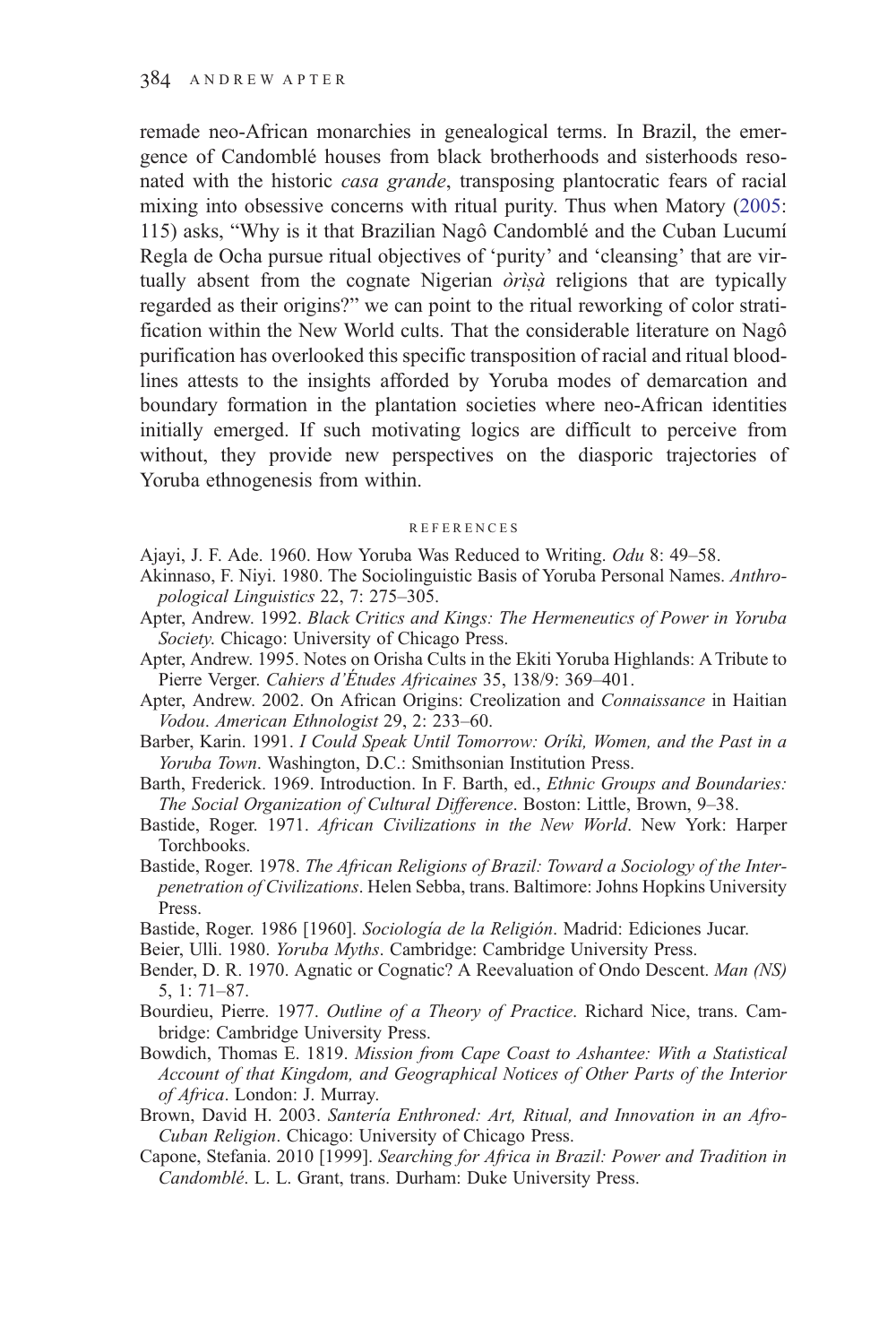<span id="page-29-0"></span>Carneiro, Edison. 1961. Candomblés da Bahia. Rio de Janeiro: Conquista.

- Carvalho Soares, Mariza de. 2004. From Gbe to Yoruba: Ethnic Change and the Mina Nation in Rio de Janeiro. In T. Falola and M. Childs, eds., The Yoruba Diaspora in the Atlantic World. Bloomington: Indiana University Press, 231–47.
- Childs, Matt D. 2006. The 1812 Aponte Rebellion in Cuba and the Struggle against Atlantic Slavery. Chapel Hill: University of North Carolina Press.
- Comaroff, John L. 2010. The End of Anthropology, Again: On the Future of an In/Discipline. American Anthropologist 112, 4: 524–38.
- Curtin, Philip. 1969. The Atlantic Slave Trade: A Census. Madison: University of Wisconsin Press.
- Denham, D. and H. Clapperton. 1826. Narrative of Travels and Discoveries in Northern and Central Africa in the Years 1822, 1823, and 1824. London: J. Murray.
- Díaz, María Elena. 2000. The Virgin, the King, and the Royal Slaves of Cobre: Negotiating Freedom in Colonial Cuba, 1670–1780. Stanford: Stanford University Press.
- Dumont, Louis. 1970. Homo Hierarchicus: An Essay on the Caste System. M. Sainsbury, trans. Chicago: University of Chicago Press.
- Eades, Jeremy S. 1980. The Yoruba Today. Cambridge: Cambridge University Press.
- Fadipe, Nathaniel A. 1970. The Sociology of the Yoruba. Ibadan: Ibadan University Press.
- Freyre, Gilberto. 1986 [1933]. The Masters and the Slaves [Casa-Grande & Senzala]: A Study in the Development of Brazilian Civilization. S. Putnam, trans. Berkeley: University of California Press.
- Hall, Gwendolyn Midlo. 2003. African Ethnicities and the Meanings of Mina. In P. Lovejoy and D. Trotman, eds., Trans-Atlantic Dimensions of Ethnicity in the African Diaspora. London: Continuum, 65–81.
- Heywood, Linda and John Thornton. 2007. Central Africans, Atlantic Creoles, and the Foundation of the Americas, 1585–1660. Cambridge: Cambridge University Press.
- Idowu, E. Bolaji. 1962. Olódùmarè: God in Yoruba Belief. London: Longmans.
- Johnson, Paul C. 2002. Secrets, Gossip, and Gods: The Transformation of Brazilian Candomblé. Oxford: Oxford University Press.
- Johnson, Samuel. 1921. The History of the Yorubas. Lagos: C.M.S. Bookshops.
- Kiddy, Elizabeth W. 2005. Blacks of the Rosary: Memory and History in Minas Gerais, Brazil. University Park: Pennsylvania State University Press.
- Law, Robin. 1997. Ethnicity and the Slave Trade: 'Lucumi' and 'Nagô' as Ethnonyms in West Africa. History in Africa 24: 205–19.
- Law, Robin. 2004. Yoruba Liberated Slaves Who Returned to Africa. In T. Falola and M. Childs, eds., The Yoruba Diaspora in the Atlantic World. Bloomington: Indiana University Press, 349–65.
- Law, Robin. 2005. Ethnicities of Enslaved Africans in the Diaspora: On the Meanings of 'Mina' (Again). History in Africa 32: 247–67.
- Lindsay, Lisa. 1994. 'To Return to the Bosom of Their Fatherland': Brazilian Immigrants in Nineteenth-Century Lagos. Slavery and Abolition 15, 1: 22–50.
- Lloyd, Peter C. 1954. The Traditional Political System of the Yoruba. Southwestern Journal of Anthropology 10, 4: 366–84.
- Lloyd, Peter C. 1955. The Yoruba Lineage. Africa 25, 3: 235–51.
- Lloyd, Peter C. 1962. Yoruba Land Law. London: Oxford University Press.
- Lloyd, Peter C. 1966. Agnatic and Cognatic Descent among the Yoruba. Man (NS) 1, 4: 484–500.
- Lloyd, Peter C. 1968. Conflict Theory and Yoruba Kingdoms. In I. M. Lewis, ed., History and Social Anthropology. London: Tavistock, 25–61.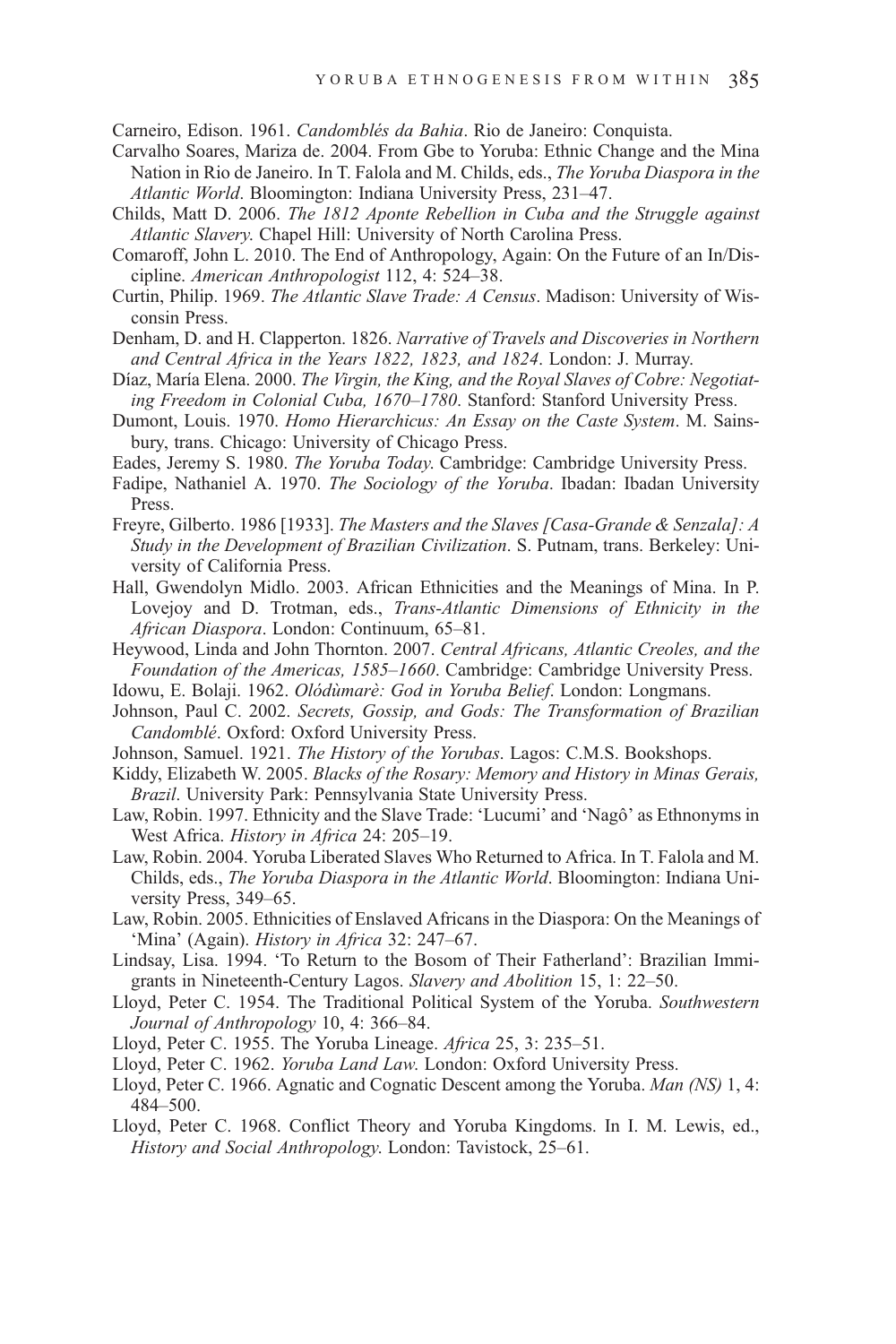- <span id="page-30-0"></span>Lopéz Valdés, Rafael L. 1986. Notas para el estudio etnohistórico de los esclavos Lucumí de Cuba. Anales del Caribe 6: 55–74.
- Lopéz Valdés, Rafael L. 1994. Cabildos de Africanos y religions afro-cubanas: Un nuevo enfoque. MS.
- Lovejoy, Paul E. 2003. Ethnic Designations of the Slave Trade and the Reconstruction of the History of Trans-Atlantic Slavery. In P. Lovejoy and D. Trotman, eds., Trans-Atlantic Dimensions of Slavery in the African Diaspora. London: Continuum, 9–42.
- Lovejoy, Paul E. 2004. The Yoruba Factor in the Trans-Atlantic Slave Trade. In T. Falola and M. Childs, eds., The Yoruba Diaspora in the Atlantic World. Bloomington: Indiana University Press, 40–55.
- Matory, J. Lorand. 1999. The English Professors of Brazil: On the Diasporic Roots of the Yoruba Nation. Comparative Studies in Society and History 41, 1: 72–103.
- Matory, J. Lorand. 2005. Black Atlantic Religion: Tradition, Transnationalism, and Matriarchy in the Afro-Brazilian Candomblé. Princeton: Princeton University Press.
- Mintz, Sidney W. and R. Price. 1992 [1976]. The Birth of African-American Culture: An Anthropological Perspective. Boston: Beacon Press.
- Nunley, John W. 1987. Moving with the Face of the Devil: Art and Politics in Urban West Africa. Urbana: University of Illinois Press.
- Ojo, Olatunje. 2009a. The Root Is also Here: The Nondiaspora Foundations of Yoruba Ethnicity. In T. Falola and A. Usman, eds., Movements, Borders and Identities in Africa. Rochester: University of Rochester Press, 53–80.
- Ojo, Olatunje. 2009b. 'Heepa (Hail) Òrìsà': The Òrìsà Factor in the Birth of Yoruba Identity. Journal of Religion in Africa 39, 1: 30–59.
- Palmié, Stephan. 1993. Ethnogenetic Processes and Cultural Transfer in Afro-American Slave Populations. In W. Binder, ed., Slavery in the Americas. Würtzburg: Königshausen Un Neumann, 337–63.
- Palmié, Stephan. 2010. Ekpe/Abakuá in Middle Passage: Time, Space and Units of Analysis in African American Historical Anthropology. In Andrew Apter and L. Derby, eds., Activating the Past: History and Memory in the Black Atlantic World. Newcastle upon Tyne: Cambridge Scholars Publishing, 1–44.
- Paquette, Robert L. 1988. Sugar Is Made with Blood: The Conspiracy of La Escalera and the Conflict between Empires over Slavery in Cuba. Middletown, Conn.: Wesleyan University Press.
- Parés, Luis Nicolau. 2004. The 'Nagôization' Process in Brazilian Candomblé. In T. Falola and M. Childs, eds., The Yoruba Diaspora in the Atlantic World. Bloomington: University of Indiana Press, 185–208.
- Parés, Luis Nicolau. 2010. Memories of Slavery in Religious Ritual: Comparing Benin Vodun and Bahian Candomblé. In Andrew Apter and L. Derby, eds., Activating the Past: History and Memory in the Black Atlantic World. Newcastle upon Tyne: Cambridge Scholars Publishing, 71–97.
- Peel, John D. Y. 1983. Ijeshas and Nigerians: The Incorporation of a Yoruba Kingdom, 1890s–1970s. Cambridge: Cambridge University Press.
- Peel, John D. Y. 1989. The Cultural Work of Yoruba Ethnogenesis. In E. Tonkin, M. O. McDonald, and M. Chapman, eds., *History and Ethnicity*. London: Routledge, 198– 215.
- Peel, John D. Y. 2000. Religious Encounter and the Making of the Yoruba. Bloomington: Indiana University Press.
- Reis, João J. and Beatriz G. Mamigonian. 2004. Nagô and Mina: The Yoruba Diaspora in Brazil. In T. Falola and M. Childs, eds., The Yoruba Diaspora in the Atlantic World. Bloomington: Indiana University Press, 77–110.